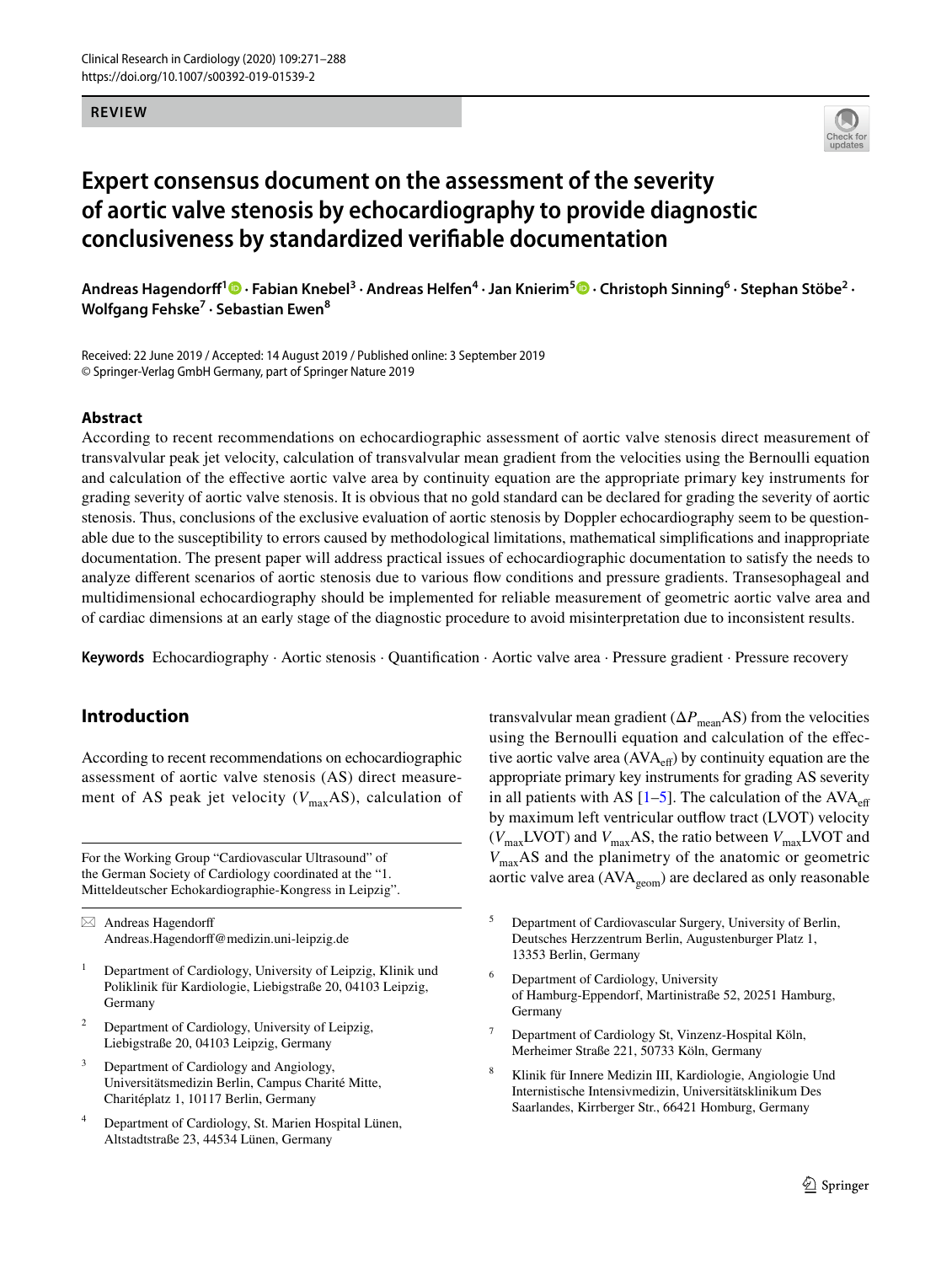when additional information is needed in selected patients. Regarding the fact that grading of the AS severity is based on only one direct measurable parameter (AS jet velocity), which is reliable only in patients with normal left ventricular (LV) function and forward LV stroke volume (LVSV), and on calculations based on the simplifed Bernoulli equation and on LVOT diameter assessment by transthoracic echocardiography (TTE), which usually results in an underestimation of the normally oval shaped LVOT cross sectional area (CSA<sub>LVOT</sub>), it is obvious that no definite gold standard can certainly be declared for grading the AS severity [\[6–](#page-15-0)[9\]](#page-15-1). However, it is unequivocal and refected in current guidelines that physiological assessment using TTE does provide the current gold standard in clinical practice for AS detection and grading AS severity, in preference to invasive assessment of transvalvular pressure gradient or planimetry in TEE  $[1, 5]$  $[1, 5]$  $[1, 5]$  $[1, 5]$ . Thus, conclusions of the exclusive evaluation of AS patients by Doppler echocardiography seem to be questionable due to the susceptibility to errors and consecutive shortcomings caused by methodological limitations, mathematical simplifcations and inappropriate documentation [[10,](#page-15-2) [11\]](#page-15-3).

The present paper will address theoretical and practical issues of TTE documentation to satisfy the needs to analyze different AS scenarios due to various flow conditions and pressure gradients (Table [1](#page-2-0)). TTE measurements always interfere with the hemodynamic situation depending on factors like afterload, aortic annulus size, pressure recovery. The necessity to characterize diferent AS scenarios has led to the classification according to normal or low flow conditions as well as high or low gradients [\[1](#page-14-0), [5](#page-14-2), [12](#page-15-4)].

## **Appropriate parameters for assessing the AS severity in all AS patients according to recent guidelines**

# Peak jet velocity ( $V_{\text{max}}$ AS) and mean pressure **gradient (Δ***P***meanAS)**

Antegrade systolic velocity across the narrowed aortic valve is measured using continuous-wave Doppler (CWD) ultrasound with a parallel intercept angle between the ultrasound beam and the direction of blood flow. Accurate recording of data involves the evaluation of all acoustic windows including the supra and right parasternal window for determining the highest velocities.  $V_{\text{max}}$ AS is defined as the highest velocity signal obtained from any window after careful examination  $[8, 13]$  $[8, 13]$  $[8, 13]$  $[8, 13]$ . Even when the imaging quality is poor, *V*maxAS and Δ*P*meanAS can successfully be determined by CWD in most patients. The outer edge of the spectral Doppler envelope is traced to provide the velocity–time integral

(VTI) for both  $\Delta P_{\text{mean}}$ AS and calculations with the continuity equation (Table [1\)](#page-2-0).

In sinus rhythm averaging of  $V_{\text{max}}$ AS and  $\Delta P_{\text{mean}}$ AS in several beats seems to be crucial because the CWD spectrum is infuenced by breathin manoeuvres and deviation of optimal Doppler angulation. In regular heart rhythm practical considerations favour measurements of the highest velocity signals to avoid errors. Averaging of at least fve consecutive beats is recommended in patients with arrhythmia characterizing the hemodynamic sequelae of AS with respect to mean cardiac output. However, to characterize a representative hemodynamic situation normal LV flling with normal LV output can be analyzed by measuring  $V_{\text{max}}$ AS and  $\Delta P_{\text{mean}}$ AS in the second RR interval of two consecutive long RR intervals. Thus, representative sequences of beats have to be carefully selected during arrhythmias especially avoiding measurements after postextrasystolic beats. The shape of the CWD velocity curve is parabolic in valvular AS. In contrast, LVOT obstruction results in a late time-to-peak shape of the CWD velocity curve.

In general,  $V_{\text{max}}$ AS and  $\Delta P_{\text{mean}}$ AS can be rated as reliable during normal flow conditions, normal LVSV and normal LV function. Most recent studies on transvascular aortic valve replacement have included patients with a  $\Delta P_{\text{mean}}$ AS > 40 mmHg, which seems to be a hemodynamically unquestionable diagnosis for severe AS [\[14](#page-15-7)[–16\]](#page-15-8). However, AS severity is hardly possible to assess by  $V_{\text{max}}$ AS and  $\Delta P_{\text{mean}}$ AS alone, because increased transvalvular flow can also be observed in patients with moderate aortic stenosis and hyperdynamic LV function, e.g. in the presence of concomitant aortic regurgitation (AR) or increased cardiac output (e.g. anemia, hyperthyreosis, etc.). In general, underestimation of AS severity by determining  $V_{\text{max}}$ AS and  $\Delta P_{\text{mean}}$ AS may occur during low flow conditions, reduced LVSV and reduced LV function [\[17](#page-15-9)[–20](#page-15-10)], overestimation during hyperdynamic circulatory states and by pressure recovery [\[21](#page-15-11)[–24](#page-15-12)]. Pressure recovery describes the phenomenon of conversion of kinetic energy within the AS narrowing into pressure energy in the aortic root and the ascending aorta [[23,](#page-15-13) [25](#page-15-14)]. The maximum kinetic energy in AS is within the AS narrowing. The recovery of hydrostatic pressure in the aortic root occurs with decreasing velocities downstream the stenosis, because energy is neither created nor destroyed within the circulatory system. Thus, the net pressure gradient  $(\Delta P_{\text{net}}AS)$  corresponds to the peak-to-peak hydrostatic gradient between left ventricle and aortic root after recurrence of pressure recovery, but does not match with Δ*P*meanAS. Pressure recovery is predominant, if transvalvular fow is less turbulent and the aortic root is small. In contrast, conversion of kinetic into thermal energy instead of pressure recovery is present in severe turbulent fow and dilated aortic roots. In conclusion, overestimation of  $V_{\text{max}}$ AS and  $\Delta P_{\text{mean}}$ AS mainly occurs in AS patients with mild and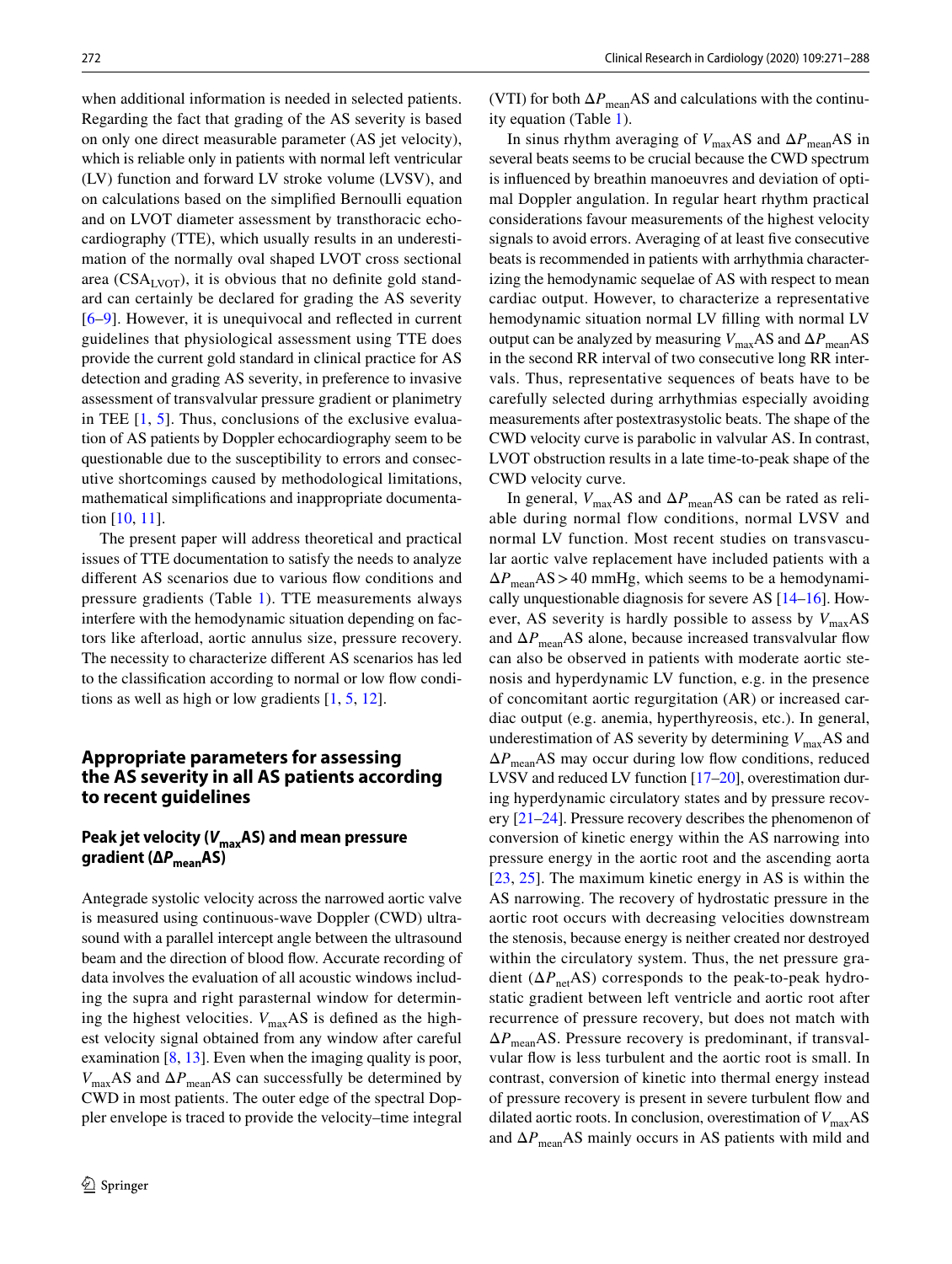<span id="page-2-0"></span>

| to avoid them                                                                                                          |                                           | Table 1 Recommendations for a transparent standardized documentation in patients with aortic valve stenosis by transthoracic echocardiography: views and spectra, important pitfalls, and tips                                     |                                                                                                                                                                                                                                                                                                                                                                                                                                                                                                                                                                                        |
|------------------------------------------------------------------------------------------------------------------------|-------------------------------------------|------------------------------------------------------------------------------------------------------------------------------------------------------------------------------------------------------------------------------------|----------------------------------------------------------------------------------------------------------------------------------------------------------------------------------------------------------------------------------------------------------------------------------------------------------------------------------------------------------------------------------------------------------------------------------------------------------------------------------------------------------------------------------------------------------------------------------------|
| Echocardiographic documentation/view                                                                                   | Necessary measurements                    | Potential pitfalls                                                                                                                                                                                                                 | Modalities to ensure correctness of documenta-<br>tion and avoidance of pitfalls including the use<br>of modern techniques                                                                                                                                                                                                                                                                                                                                                                                                                                                             |
| possible—TEE documentation of the long<br>Parasternal long axis view (pLAX)-if not<br>axis view has to be provided     | systole<br>$D_{\text{LVOT}}$ at mid       | display of LVOT at incorrect time points<br>display of secants of the LVOT causing-<br>causing underestimation of the $D_{\text{LVOT}}$<br>underestimation of the $D_{\text{LVOT}}$                                                | Ensure adjustment to mid systole at maximum<br>Ensure standardization by central valve sepa-<br>- Ensure standardization by depicting the long<br>- Use 3D TTE or 3D TEE and construction of<br>- Ensure standardization by depicting parallel<br>cutting of the papillary muscles during the<br>axis of the LV cavity without or minimum<br>the standardized sectional plane by post-<br>aortic wall structure distal the STI<br>processing within the 3D data set<br>ration in a tricuspid aortic valve<br>- Use biplane modalities<br>entire cardiac cycle<br>valve opening         |
| Parasternal short axis view (pSAX)-if not pos-<br>sible—TEE documentation of the short axis<br>view has to be provided | CSALvor at mid systole                    | different levels causing overestimation of<br>display of LVOT at incorrect time points<br>oblique sectional planes of the LVOT at<br>display of the virtual aortic annulus or<br>causing underestimation of CSALVOT<br>the CSALvor | - Ensure adjustment to mid systole at maximum<br>basal parts of the anterior mitral leaflet during<br>anatomy of the tricuspid and pulmonary valve<br>- Ensure standardization by depicting the short<br>- Use 3D TTE or 3D TEE and construction of<br>cusps during diastole and without depicting<br>axis of the LV cavity without cutting of the<br>Ensure standardization with respect to the<br>the standardized sectional plane by post-<br>processing within the 3D data set<br>(mostly symmetric LVOT)<br>the entire cardiac cycle<br>- Use biplane modalities<br>valve opening |
| possible-TEE documentation of the short<br>Parasternal short axis view (pSAX)-if not<br>axis view has to be provided   | $\text{AVA}_{\text{geom}}$ at mid systole | display of $AVAgeom$ at incorrect time points<br>- display of oblique sectional planes of AVA<br>geom causing overestimation of AVA geom<br>causing overestimation of AVA <sub>geom</sub>                                          | - Ensure adjustment to mid systole at maximum<br>- Ensure standardization by depicting the short<br>- Use 3D TTE or 3D TEE and construction of<br>axis of the AV usually near the level of the<br>the standardized sectional plane by post-<br>processing within the 3D data set<br>- Use biplane modalities<br>coronary ostia<br>valve opening                                                                                                                                                                                                                                        |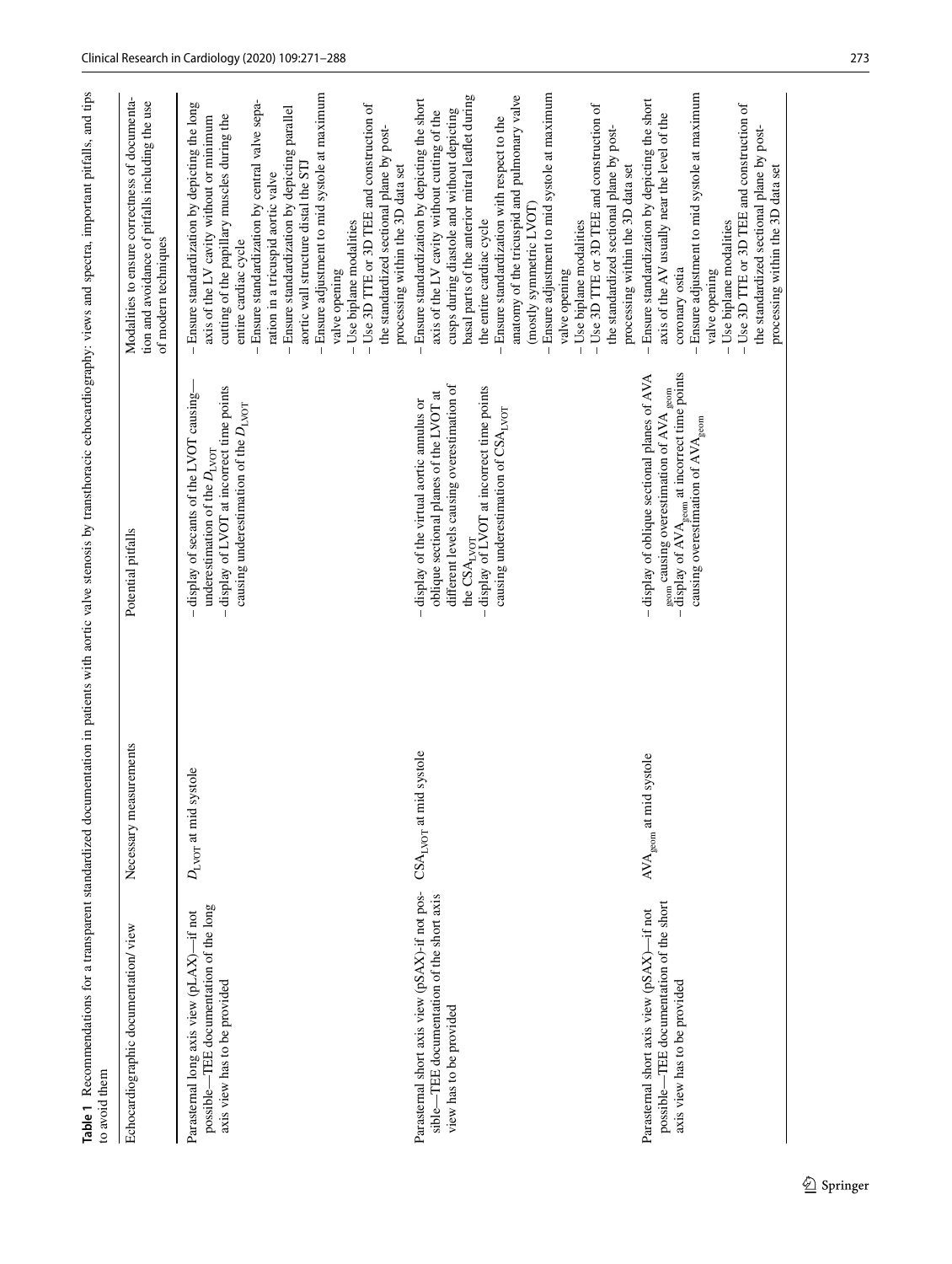| ഉ        | Table 1 (continued)                                                                                             |                                                                                                                                                                                                                   |                                                                                                                                                                                                                                                                                                                                                                                                                                                                     |                                                                                                                                                                                                                                                                                                                                                                                                                                                                                                                                                                                                                                                                                                                                                                                                                                                                                                   |
|----------|-----------------------------------------------------------------------------------------------------------------|-------------------------------------------------------------------------------------------------------------------------------------------------------------------------------------------------------------------|---------------------------------------------------------------------------------------------------------------------------------------------------------------------------------------------------------------------------------------------------------------------------------------------------------------------------------------------------------------------------------------------------------------------------------------------------------------------|---------------------------------------------------------------------------------------------------------------------------------------------------------------------------------------------------------------------------------------------------------------------------------------------------------------------------------------------------------------------------------------------------------------------------------------------------------------------------------------------------------------------------------------------------------------------------------------------------------------------------------------------------------------------------------------------------------------------------------------------------------------------------------------------------------------------------------------------------------------------------------------------------|
| Springer | Echocardiographic documentation/view                                                                            | Necessary measurements                                                                                                                                                                                            | Potential pitfalls                                                                                                                                                                                                                                                                                                                                                                                                                                                  | Modalities to ensure correctness of documenta-<br>tion and avoidance of pitfalls including the use<br>of modern techniques                                                                                                                                                                                                                                                                                                                                                                                                                                                                                                                                                                                                                                                                                                                                                                        |
|          | Prestenotic velocities documented by PWD of<br>the LVOT-apical long axis view is recom-<br>mended to be applied | eter necessary for AVA <sub>eff</sub> calculation by the<br>$V_{\text{max}} L \text{VOT}, V_{\text{mean}} L \text{VOT}, \text{ VTI}_{\text{LVOT}}$ -param-<br>continuity equation                                 | too near to the anterior mitral leaflet causing<br>of the LVOT (VTI too small) causing under-<br>VTI causing overestimation of AS severity,<br>Wrong and too oblique Doppler angulation<br>estimation of the blood flow velocities and<br>small) causing overestimation of AS sever-<br>too far apart of the AV in the LV (VTI too<br>Wrong positioning of the sample volume<br>$-$ Wrong positioning of the sample volume<br>overestimation of AS severity<br>ity, | Ensure the position of the sample volume near<br>Document the spectra using Duplex or Triplex<br>Acquire spectra of at least five cardiac cycles<br>Ensure sharp Doppler contours by increasing<br>with contours displaying Doppler angulation<br>Ensure optimization of PWD by VTI signals<br>Doppler frequencies with respect to penetra-<br>sample volume in the region of $D_{\text{LVOT}}$ meas-<br>intercept angles between Doppler angulation<br>the septal myocardium to get better parallel<br>mode to ensure the correct position of the<br>of maximum velocities in the central flow<br>urement in the parasternal long axis view<br>by choosing the apical long axis view for<br>- Ensure exactly the same position of the<br>to demonstrate stable conditions during<br>sample volume at mid systole<br>tion of ultrasound<br>and LVOT flow<br>documentation<br>comparison<br>stream |
|          | Transvalvular velocities documented by CWD<br>through the AV                                                    | sary for AVA <sub>eff</sub> calculation by the continuity<br>$V_{\text{max}}$ AS, $V_{\text{mean}}$ AS, $V$ TI <sub>AS</sub> —parameter neces-<br>$_{\text{max}}$ AS $\Delta P_{\text{mean}}$ AS<br>equation, AP, | angulation (VTI too small) causing underes-<br>Wrong and too oblique transvalvular Doppler<br>timation of AS severity                                                                                                                                                                                                                                                                                                                                               | Avoid long breathhold manoeuvres because of<br>Avoid long breathhold manoeuvres because of<br>able spectra. Then, spectra have to be acquired<br>If central forward jet stream is excentric, often<br>by sharp contours displaying optimal Doppler<br>the apical window is not sufficient to get reli-<br>Ensure optimization of CWD by VTI signals<br>Acquire spectra of at least five cardiac cycles<br>view); parameters should be measured in the<br>parasternal, suprasternal as well as subcostal<br>from all possible windows (left and right<br>angulation of maximum velocities in the<br>to demonstrate stable conditions during<br>spectrum with optimal alignement<br>central transvalvular jet stream<br>its influence on LV filling<br>its influence on LV filling<br>documentation                                                                                                 |

Table 1 (continued)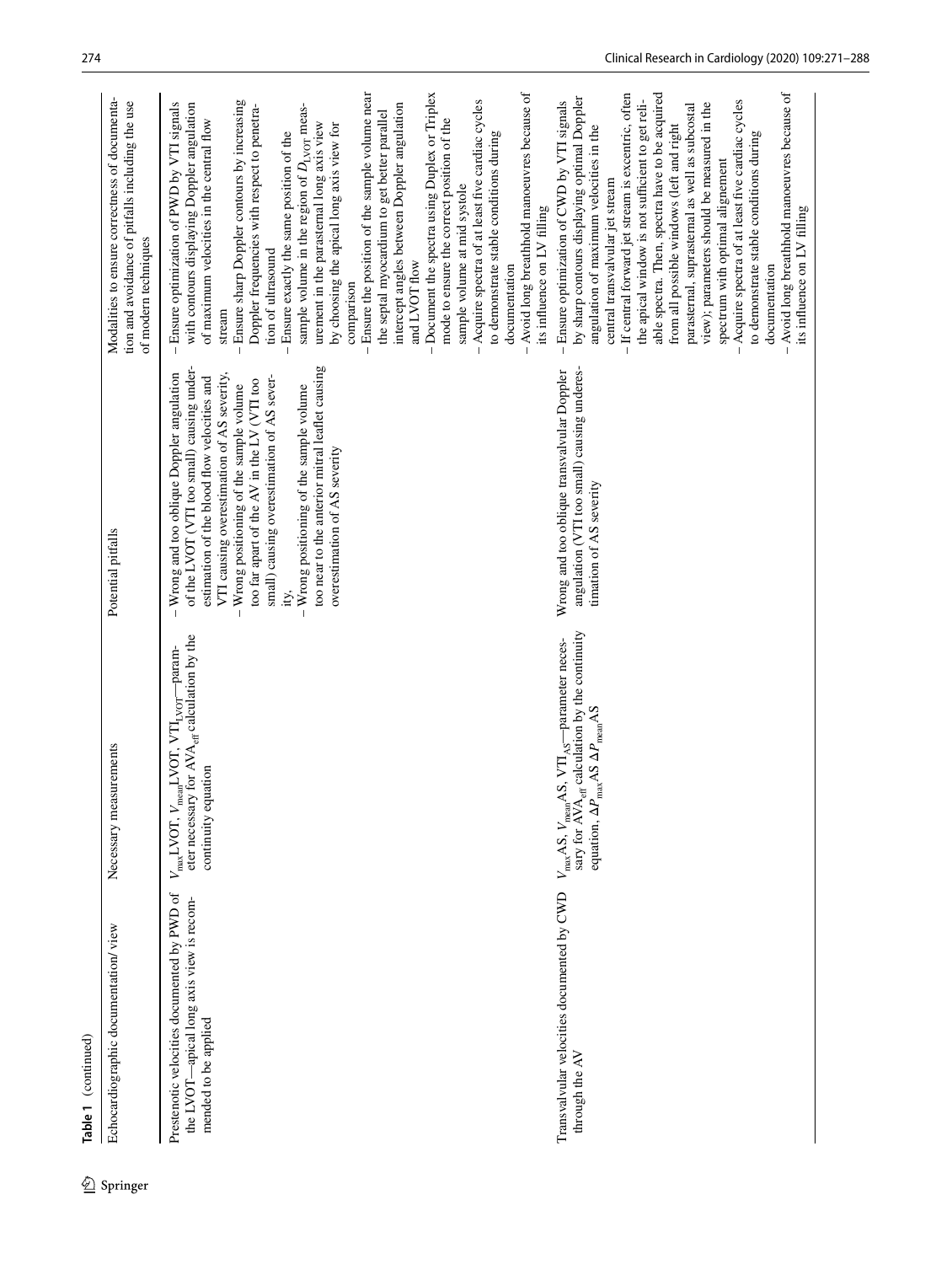moderate AS and small aortic root size due to pressure recovery. Small dimensions can be assumed, if the diameter of sinutubular junction  $(D_{STJ})$  is less than 30 mm [\[23](#page-15-13), [25\]](#page-15-14).

 $\Delta P_{\text{mean}}$ AS is estimated using information on transvalvular VTI by CWD. The peak gradient obtained from the peak velocity does not add additional information compared with  $V_{\text{max}}$ AS. The peak gradient ( $\Delta P_{\text{max}}$ AS) is calculated using  $V_{\text{max}}$ AS in the simplified Bernoulli equation. Because increased prestenotic flow  $>1$  m/s and pressure recovery is not considered in the  $\Delta P_{\text{max}}$ AS calculation, this parameter is highly prone to errors and should not be used for interpretations.

#### Aortic valve area (AVA<sub>eff</sub>)

 $AVA<sub>eff</sub>$  is calculated using the continuity equation, which is based on the concept that stroke volume (SV) at the valve orifice level  $(SV_{AV})$  is equal to that at the LVOT  $(SV<sub>IVOT</sub>)$ . Velocities and pressure gradients are flowdependent in rheology. For a specifc orifce area, velocities and gradients increase with increasing transaortic flow rate and decrease with decreasing flow rate. The

continuity equation  $(SV<sub>LVOT</sub> = SV<sub>AV</sub>)$  requires the measurement of three parameters:  $CSA<sub>LVOT</sub>$  normally determined by using the LVOT diameter  $(D_{\text{LVOT}})$  in the equation:  $CSA<sub>LVOT</sub> = \pi \times (D/2)^2$ , the prestenotic VTI in the LVOT (VTI<sub>LVOT</sub>) determined by pulsed wave Doppler (PWD), and the transvalvular VTI (VTI<sub>AS</sub>) determined by CWD.  $AVA_{\text{eff}}$  is calculated by the continuity equation =  $AVA_{\text{eff}} = CSA_{\text{LVOT}} \times VTI_{\text{LVOT}} / VTI_{\text{AV}}.$ 

Several limitations affect determination of AVA<sub>eff</sub> using the continuity equation. Measurement of  $D_{\text{LVOT}}$  has to be accurately performed, because 1 mm diference can cause 10% variation of LVSV. Planimetry of  $CSA<sub>LVOT</sub>$  performed in 3D TTE and TTE data sets resulted in more accurate SV calculation than estimating SV using  $D_{\text{IVOT}}$  measured in the long axis view (Fig. [1\)](#page-4-0)  $[26-31]$  $[26-31]$ . CSA<sub>LVOT</sub> can often be better determined by 3D transesophageal echocardiography (TEE) due to better spatial resolution in comparison to TTE (Table [1\)](#page-2-0).  $VTI_{LVOT}$  and  $VTI_{AS}$  are mainly influenced by methodological factors including Doppler angulation, the position of the sample volume, Doppler frequency and many more (Table [1](#page-2-0)). Additionally, calculation of  $AVA<sub>eff</sub>$  produces signifcant error by overestimating AS severity in the



<span id="page-4-0"></span>**Fig. 1** Accurate—objective and transparent—LVOT planimetry and assessment of  $D_{\text{LVOT}}$  performed in the correct sectional plane at the correct time point using using 3D TTE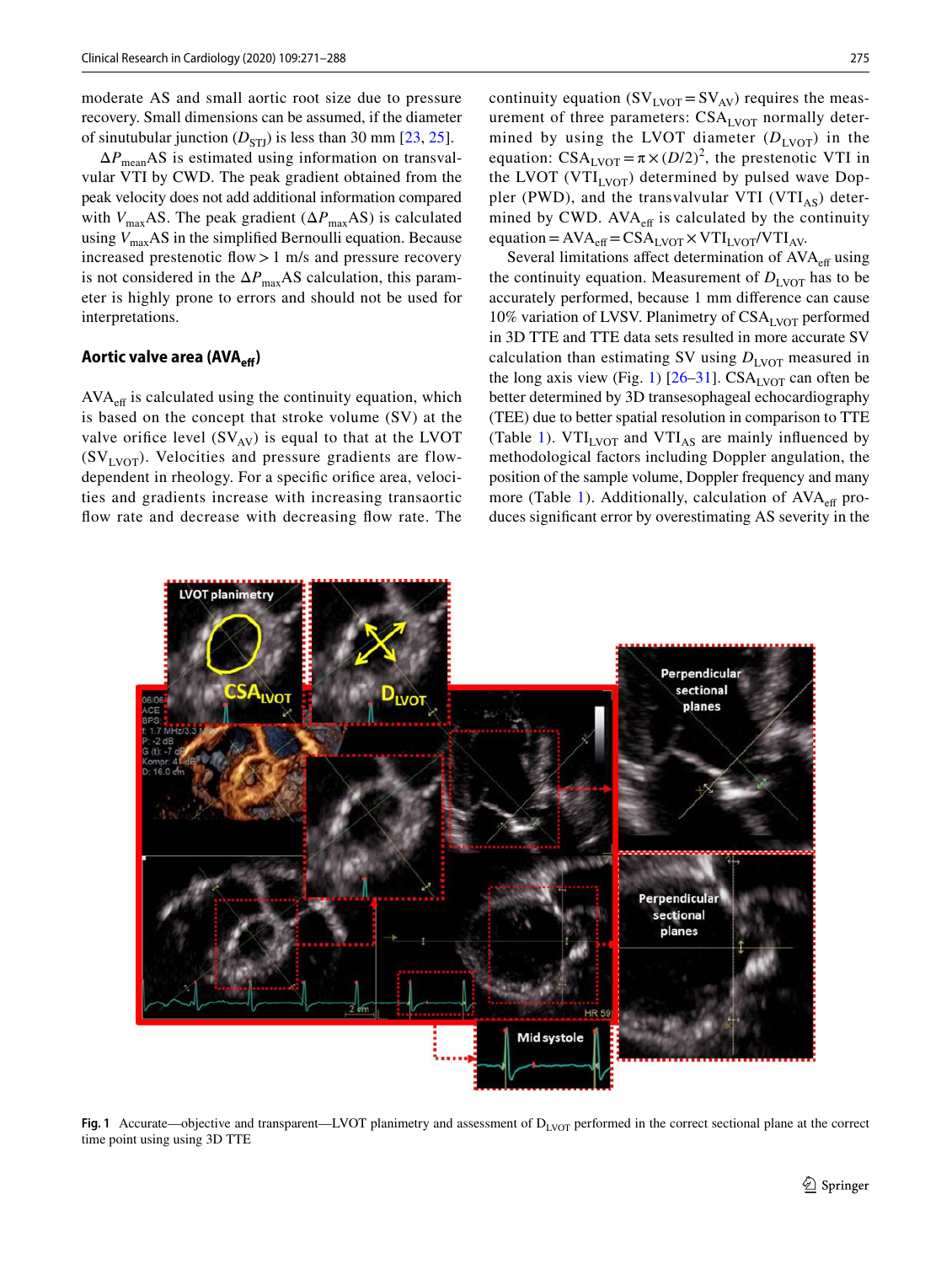presence of increased LVOT velocities (increased  $VTI<sub>IVOT</sub>$ ) as well as pressure recovery.

AVA<sub>eff</sub> calculated by continuity equation using  $V_{\text{max}}L$ -VOT and  $V_{\text{max}}$ AS, the ratio  $V_{\text{max}}$ LVOT/ $V_{\text{max}}$ AS and AVA<sub>geom</sub> are described as reasonable parameters if additional infor-mation is needed [\[2](#page-14-1)]. At least  $AVA_{geom}$ —if planimetry can be correctly performed—should be discussed as a primary parameter for the assessment of AS severity (Figs. [2](#page-5-0), [3](#page-6-0), [4](#page-6-1)).

## **Cardiac alterations for assessing hemodynamic relevance of AS**

The assessment of *V*<sub>max</sub>AS,  $ΔP$ <sub>mean</sub>AS, and AVA<sub>eff</sub> recommended as the primary echocardiographic parameters for the evaluation of AS severity is obviously limited by several methodological and hemodynamic factors leading to incongruencies in the characterization of AS severity in clinical routine. Thus, it might be relevant to look for secondary cardiac alterations typically caused by severe AS like left ventricular hypertrophy (LVH), diastolic dysfunction and pulmonary hypertension (PH). These signs underline the

severity and are associated with a poor prognosis in AS patients [[32–](#page-15-17)[36\]](#page-16-0). Progressive narrowing of the aortic valve (AV) will lead to concentric LVH, which can be described by increased relative wall thickness  $(RWT > 0.42)$  and increased left ventricular mass ( $LVM_i \ge 95$  g/m<sup>2</sup> for women and  $\geq$  115 g/m<sup>2</sup> for men). With increasing LVH the diastolic pressure–volume relationship increases leading to diastolic dysfunction and secondary PH. *E*/*E*ʹ is known as the surrogate parameter for LV enddiastolic pressure (LVEDP). PH can be detected by increased systolic pulmonary artery pressure (sPAP). Because severe AS is highly unlikely if secondary cardiac alterations are not present, the assessment of RWT, *E*/*E*ʹ and sPAP seems to be mandatory to support the diagnosis of severe AS. Furthermore, these parameters are independent of pressure and/or flow conditions.

Valvulo-arterial impedance (Zva) represents a marker of reduced arterial compliance characterizing excessive LV hemodynamic load. Thus, Zva describes hemodynamics and left ventricular dysfunction in severe AS patients [[37,](#page-16-1) [38](#page-16-2)]. Zva is calculated according to the following equation:  $Zva = (P_{sys} + \Delta P_{mean}AS)/SVI$  where  $P_{sys}$  is systolic arterial pressure,  $\Delta P_{\text{mean}}$ AS the mean transvalvular gradient, and



<span id="page-5-0"></span>**Fig. 2** Accurate—objective and transparent—AV planimetry of a bicuspid AV in mild AS performed in the correct sectional plane at the correct time point using using biplane 2D TTE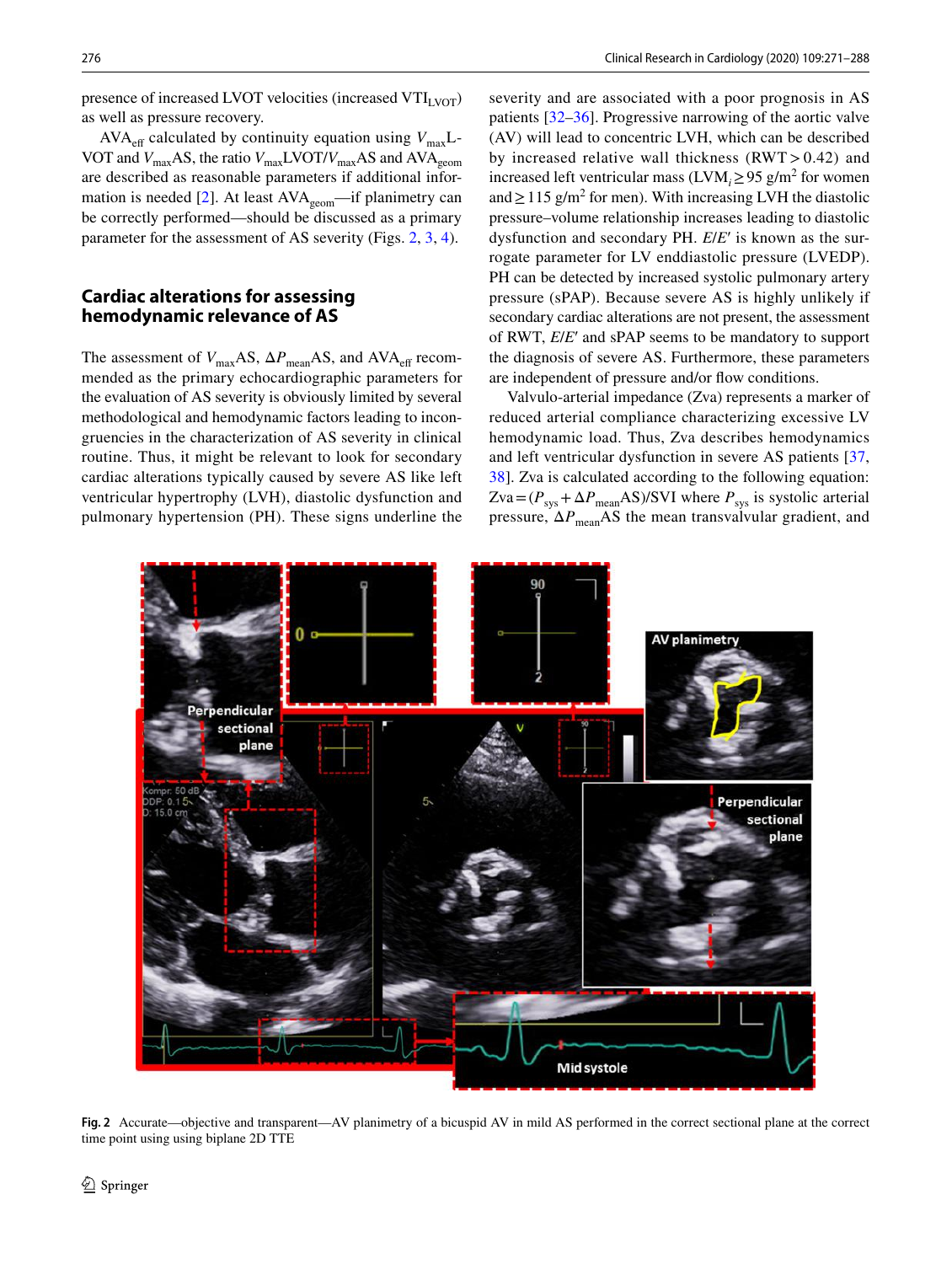

Fig. 3 Accurate—objective and transparent—AV planimetry of a tricuspid AV in severe AS performed in the correct sectional plane at the correct time point using using biplane 2D TEE

<span id="page-6-0"></span>

<span id="page-6-1"></span>**Fig. 4** Accurate—objective and transparent—AV planimetry of a tricuspid AV in severe AS performed in the correct sectional plane at the correct time point using using 3D TEE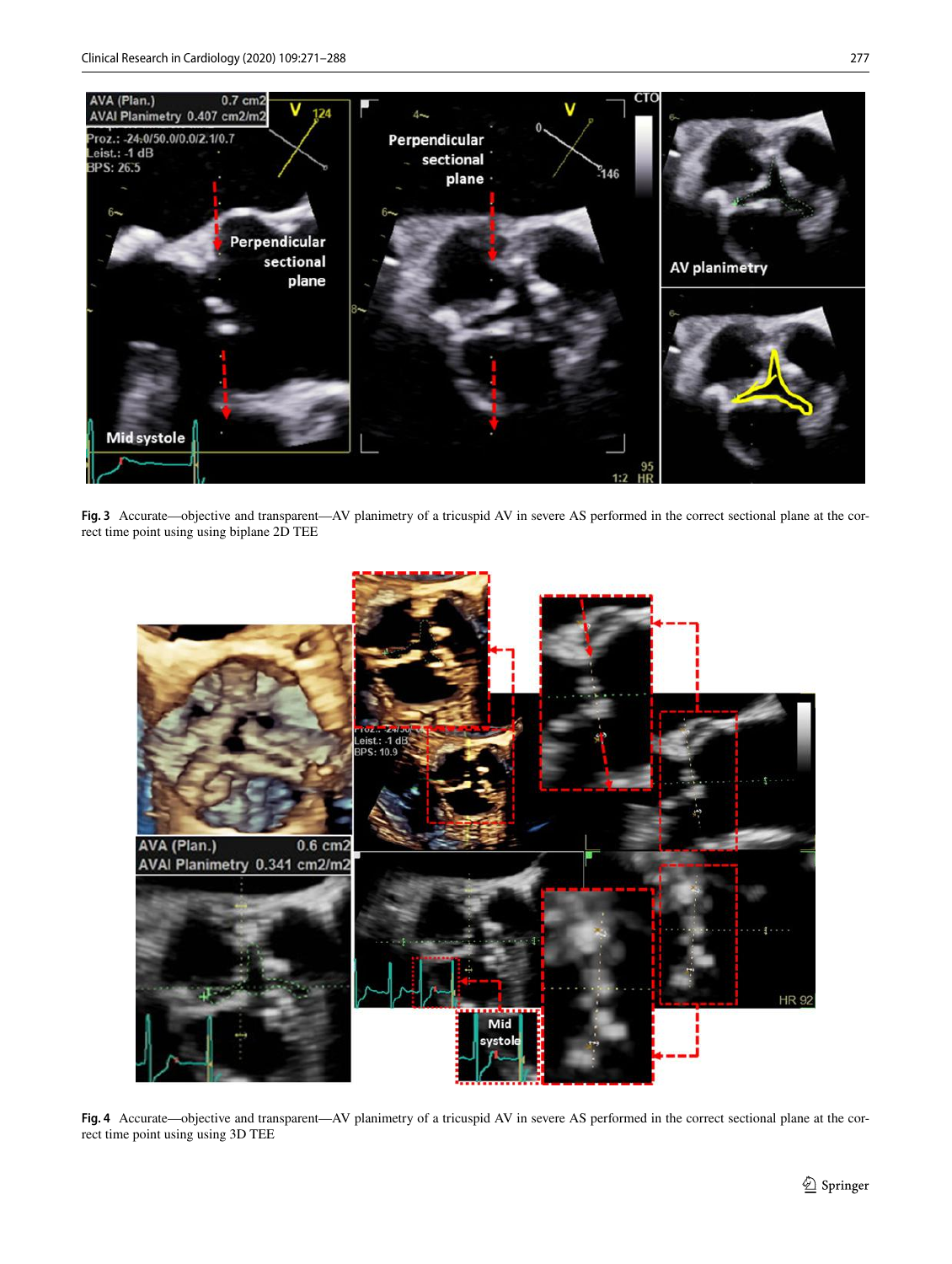SVI the stroke volume index (SVI=SV/BSA) where BSA is body surface area. Reduced arterial compliance is a frequent fnding in AS patients and independently contributes to increased afterload. Increased Zva>3.5 successfully identifes patients with a poor outcome. Therefore, Zva might improve risk stratifcation and clinical decision making in AS patients. However, the variability of Zva due to the flow dependency is predominant in low-fow than in normal or high-fow conditions.

Myocardial fbrosis in AS patients can be described by the reduction of mitral annular plane systolic excursion (MAPSE) even in the presence of normal LV ejection fraction (LVEF) [\[39–](#page-16-3)[42\]](#page-16-4). MAPSE is measured by M-Mode through the septal mitral annulus in the apical 4-chamber view and serves as a surrogate parameter for myocardial fbrosis. MAPSE<5 mm indicates AS patients with severe fbrosis. In patients with low-gradient AS MAPSE<9 mm is able to distinguish between moderate and severe AS [\[42](#page-16-4)].

## **Echocardiographic parameters for assessment of prognosis in AS patients**

Prognosis of AS is strongly associated with the symptoms like angina, syncope and LV failure [\[42](#page-16-4)[–46](#page-16-5)]. When facing patients with AS and symptoms it is often a challenge to judge whether the symptoms are really caused by the AS or by other reasons. On the other hand, some patients may be subjectively asymptomatic due to a reduced stress level in their daily life and would develop symptoms under exercise. Thus, it seems to be judicious to focus on prognostic relevant echocardiographic parameters in AS patients [[42,](#page-16-4) [44–](#page-16-6)[47\]](#page-16-7).

Even in patients with mild AS with  $V_{\text{max}}$ AS < 3 m/s and no AV calcifcation outcome is worse than in controls mainly due to ongoing adherence of the cusps. Rapid progression of aortic jet velocities can be detected by closer follow-ups and is accepted as a marker for high risk patients [[35](#page-15-18)]. Cardiac and non-cardiac mortality is signifcantly increased in patients with moderate to severe AS with  $V_{\text{max}}$ AS between 3 m/s and 5.5 m/s in comparison to controls and mild AS patients [[12,](#page-15-4) [35](#page-15-18), [44](#page-16-6), [47–](#page-16-7)[51\]](#page-16-8). However, it is necessary to correlate gradients with fow conditions and LV contractility, because  $V_{\text{max}}$ AS and  $\Delta P_{\text{mean}}$ AS are related to SV and LVEF. AS patients with normal LVEF are recently divided into normal flow  $(NF)$  and low flow  $(LF)$  conditions defined by the cut-off value of 35 ml/m<sup>2</sup> for indexed SV and divided into normal or high gradient (HG) and low gradient (LG) conditions by the cut-off value of 40 mmHg for  $\Delta P_{\text{mean}}$ AS. In AS with normal LVEF the LF–LG AS patients have the worst prognosis, followed by comparable prognoses in LF–HG and NF–HG AS patients and NF–LG AS patients indicating the best prognostic value  $[11–13, 52, 53]$  $[11–13, 52, 53]$  $[11–13, 52, 53]$  $[11–13, 52, 53]$  $[11–13, 52, 53]$  $[11–13, 52, 53]$ . The definition of flow conditions in AS patients by indexed forward LVSV in the

current guidelines [[1,](#page-14-0) [5](#page-14-2), [12](#page-15-4)] can be scrutinized because a parameter describing a volume cannot exactly describe fow conditions, which corespond to volume per time unit. Transvalvular velocities and pressure gradients are infuenced by the quantity of LVSV. Thus, increased forward LVSV might be oserved in AS patients with normal LVEF and bradycardia, in AS patients with relevant AR depending on the degree of regurgitation, and in patients with hyperdynamic states. Decreased forward forward LVSV might be present due to multiple factors like concentric LV remodeling with decreased LV cavity size, elevated arterial impedance, increased heart rate and small body height. A cardiac output in AS patients with normal LVEF and low heart rate will result in a higher LVSV with higher transvalvular velocities and pressure gradients than the same cardiac output in AS patients with normal LVEF and fast heart rate. Thus, fow conditions, which are defned by the indexed forward LVSV, describe the transvalvular flow per every particular ejection period, but not the fow conditions through the AV during a predefned time interval like e.g. cardiac output. This discrepancy between a volume and a flow parameter might presumably explain the relatively high number of patients with normal LVEF and severe LG AS in recent trials and registries [\[14](#page-15-7)[–16](#page-15-8), [54,](#page-16-11) [55\]](#page-16-12).

With respect to the prognostic diferences of AS subtypes [\[12,](#page-15-4) [52,](#page-16-9) [56](#page-16-13), [57](#page-16-14)] it is further necessary to determine values indicating LV function including LVSV, LVEF and global longitudinal strain (GLS), respectively. LVSV can be determined by  $SV_{LVOT}$  as the effective SV (SV<sub>eff</sub>) if no AR is present and if LVOT flow is not overestimated by hyperdynamic circulatory state or narrowing of the LVOT. Alternatively, SV<sub>eff</sub> can be determined performing Doppler measurements at the right ventricular outfow tract, if no relevant pulmonary regurgitation is present. LV planimetry mostly performed by biplane Simpson`s method—is only reliable for determination of  $SV_{\text{eff}}$ , if no mitral regurgitation (MR) and AR is present. In the presence of MR and/or AR LVSV determined by planimetry  $(SV_{plan})$  represents SVtot. In the presence of mixed aortic valve disease (MAVD) - the combination of AS and AR—without MR forward LVSV as well as  $SV_{plan}$  represents SVtot. Finally,  $SV_{plan}$  always represents  $SV_{tot}$  in the presence of MR and/or AR. Forward LVSV has generally be interpreted with regard to the regurgitant volumes (RV) of concomitant AR and MR (Fig. [5](#page-8-0)). Flow conditions and  $SV_{\text{eff}}$  can also be estimated by 3D TTE by volumetric evaluation of both ventricles. LV volume and LVEF measurements by 2D-planimetry or 3D-volumetry are more prone to errors, if the LV cavity becomes smaller. Thus, distinct LV endocardial contour detection is mandatory for reliable results. Diferent outcome of AS patients with comparable LVEF values is attributed to different degrees of LV fbrosis [\[42](#page-16-4), [50,](#page-16-15) [53,](#page-16-10) [58\]](#page-16-16). Reduction of mitral ring displacement and MAPSE showed a strong correlation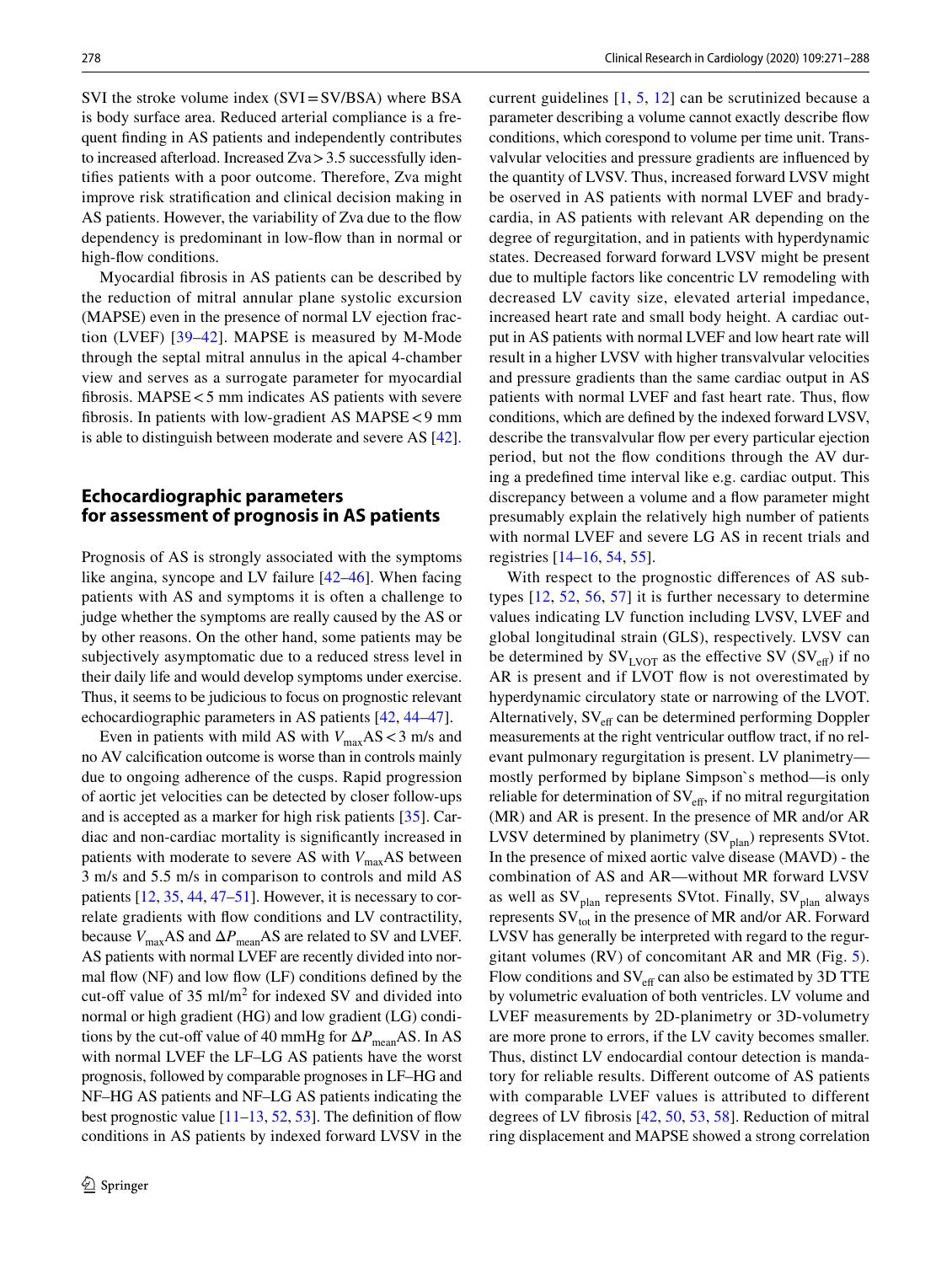

<span id="page-8-0"></span>**Fig. 5** Illustration of diferent compounds of forward LVSV during normal condition, in isolated AS, in MAVD in the absence or presence of MR

to the degree of myocardial fibrosis [[39](#page-16-3)–[42](#page-16-4)]. Whereas MAPSE might be deemed to be only a surrogate parameter for myocardial fbrosis, GLS seems to be a more sensitive parameter for detecting subclinical myocardial dysfunction as a prognostic marker in severe AS patients with preserved LVEF than the LVEF or MAPSE [\[42,](#page-16-4) [59](#page-16-17)]. This was especially shown in LF–LG AS patients [\[2](#page-14-1)]. GLS values derived by 3D TTE were shown to be more robust than GLS values derived by 2D TTE. However, speckle tracking by 2D TTE has a better temporal and spatial resolution than voxel tracking by 3D TTE. Recently, it could be shown that 2D GLS has strong predictive value for prognosis. A meta-analysis of ten studies with severe AS patients with preserved LVEF demonstrates reduced survival predicted by a cut-off value of GLS of—14.7% [[60\]](#page-16-18).

## **Practical considerations about image acquisition and data analysis to ensure diagnosis of severe AS**

The image documentation of a comprehensive TTE and TEE investigation should be standardized including image optimization, complete including display details presented

with current technologies and transparent to be objectively controllable by supervisors.

Beside the standardized TTE documentation described in several recommendations special attention is commanded determining RWT,  $D_{\text{LVOT}}$ , CSA<sub>LVOT</sub>, the prestenotic mean and maximum velocities ( $V_{\text{mean}}$ LVOT,  $V_{\text{max}}$ LVOT), VTI<sub>LVOT</sub>,  $V_{\text{mean}}$ AS,  $V_{\text{max}}$ AS, VTI<sub>AS</sub>, LVEF,  $D_{\text{STJ}}$ , *E/E'* sPAP and AVAgeom by planimetry. The reliability of these parameters is important for correct calculation of  $SV_{\text{IVOT}}$  and indexed SV<sub>LVOT</sub>, CSA<sub>LVOT</sub>, AVA<sub>eff</sub> and  $\Delta P_{\text{mean}}$ AS, and  $\Delta P_{\text{max}}$ AS as well as conclusive interpretation of the data.

The risk of underestimation  $D_{\text{LVOT}}$  with the consequence of calculation  $CSA<sub>LVOT</sub>$  too small can be minimized by measurements in data sets of parasternal biplane image acquisition of the LVOT or in multidimensional 3D data sets of the LVOT and the aortic root. Using these modern approaches correct  $D_{\text{IVOT}}$  assessment and/or accurate planimetry of  $CSA<sub>IVOT</sub>$  is possible within the correct sectional plane and at the corresponding mid systolic time point of the cardiac cycle (Fig. [1\)](#page-4-0). The same options exist for the assessment of  $D<sub>STI</sub>$ , and planimetry of the cross sectional area of the aorta  $(CSA<sub>Aorta</sub>)$  determined at the level of sinutubular junction (STJ). It is mandatory to assess distance measurements of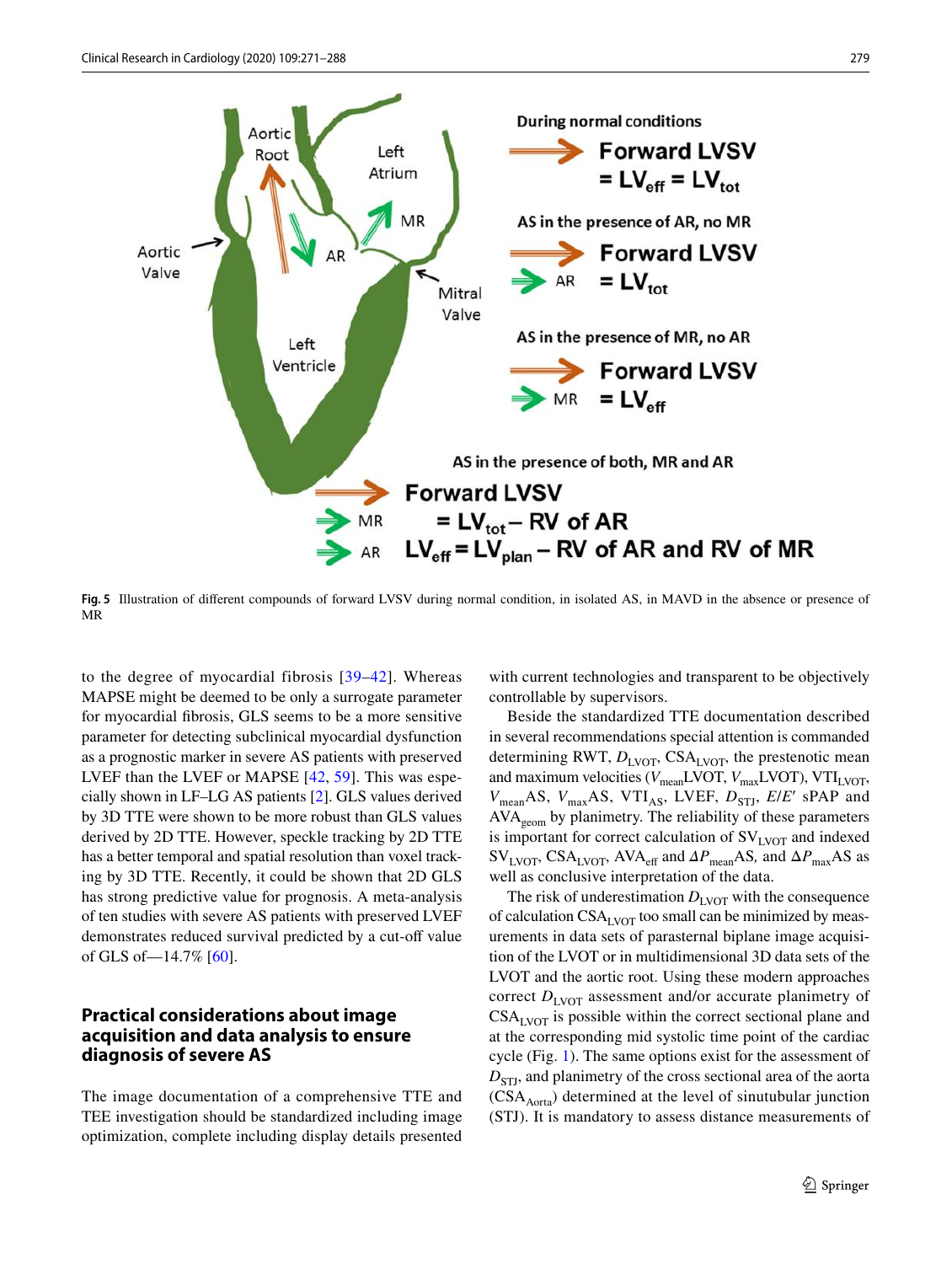$D_{\text{LVOT}}$  and  $D_{\text{STJ}}$  and planimetry of CSA<sub>LVOT</sub> and CSA<sub>Aorta</sub> at maximum values during mid systole.

The position of the sample volume in the LVOT has to be accurately adjusted at the same position and time point of the cardiac cycle where  $D_{\text{LVOT}}$  and CSA<sub>LVOT</sub> are measured. Minimal variations of the position of the sample volume cause significant alterations of the  $VTI<sub>LVOT</sub>$ . Depending on the LVOT size and the intercept angle between the ultrasound beam and the direction of LVOT blood fow it is important to position the sample volume near the septal wall to optimize Doppler angulation (Fig. [6\)](#page-9-0). In general, the apical long axis view enables a better control for checking the correct position of the sample volume at the region of  $D_{\text{LVOT}}$  measurement (in contrast to the five-chamber view, in which a visual control is not possible). Furthermore, acquisition of the Doppler spectra using the duplex or triplex mode enables to check, whether the sample volume position is at the correct position at mid systole or not.

Inadequate assessment of CWD spectra of the transvalvular fow occurs, if the direction of ultrasound beam is not in line with the direction of the central AS jet stream. Thus,

acquisition of CWD spectra derived from the suprasternal and right parasternal acoustic window are necessary, if Doppler angulation is obviously bad using the apical approach.

Methodologically, PWD and CWD spectra should be acquired during the same breathing manoeuvres and at the same heart rate to exclude diferent flling characteristics of the left ventricle infuencing both spectra.

LVEF and left ventricular volumes can conventionally be estimated by planimetry of the two- and four-chamber view using the Simpson's method.  $SV_{LVOT}$  measured by planimetry can only be reliably determined if endocardial contours are correct. Automatic analysis of LVEF often delineate the inner trabecula as the endocardium resulting in too small LV volumes despite correct LVEF. Thus, endocardial contours should be manually corrected. LV contrast imaging is helpful to label the correct endocardial surfaces. It is obvious that triplane or multidimensional data sets can improve LVSV measurements in the presence of missing LV cube geometry and adequate data sets. Volume measurement of the left and right ventricle by 3D TTE enables  $SV_{\text{eff}}$  determination, if no relevant valve regurgitations are present. In



<span id="page-9-0"></span>Fig. 6 Illustration of the effect of PWD sample volume position on LVOT spectrum in a normal AV. The yellow circle represents the correct position. The red circle is too far away from the aortic annulus. The blue circle is too near to the anterior mitral leafet. The green cir-

cle is at the aortic annulus between the cusps. In normal AV PWD spectra of LVOT and AV are normally equal, because diameters are equal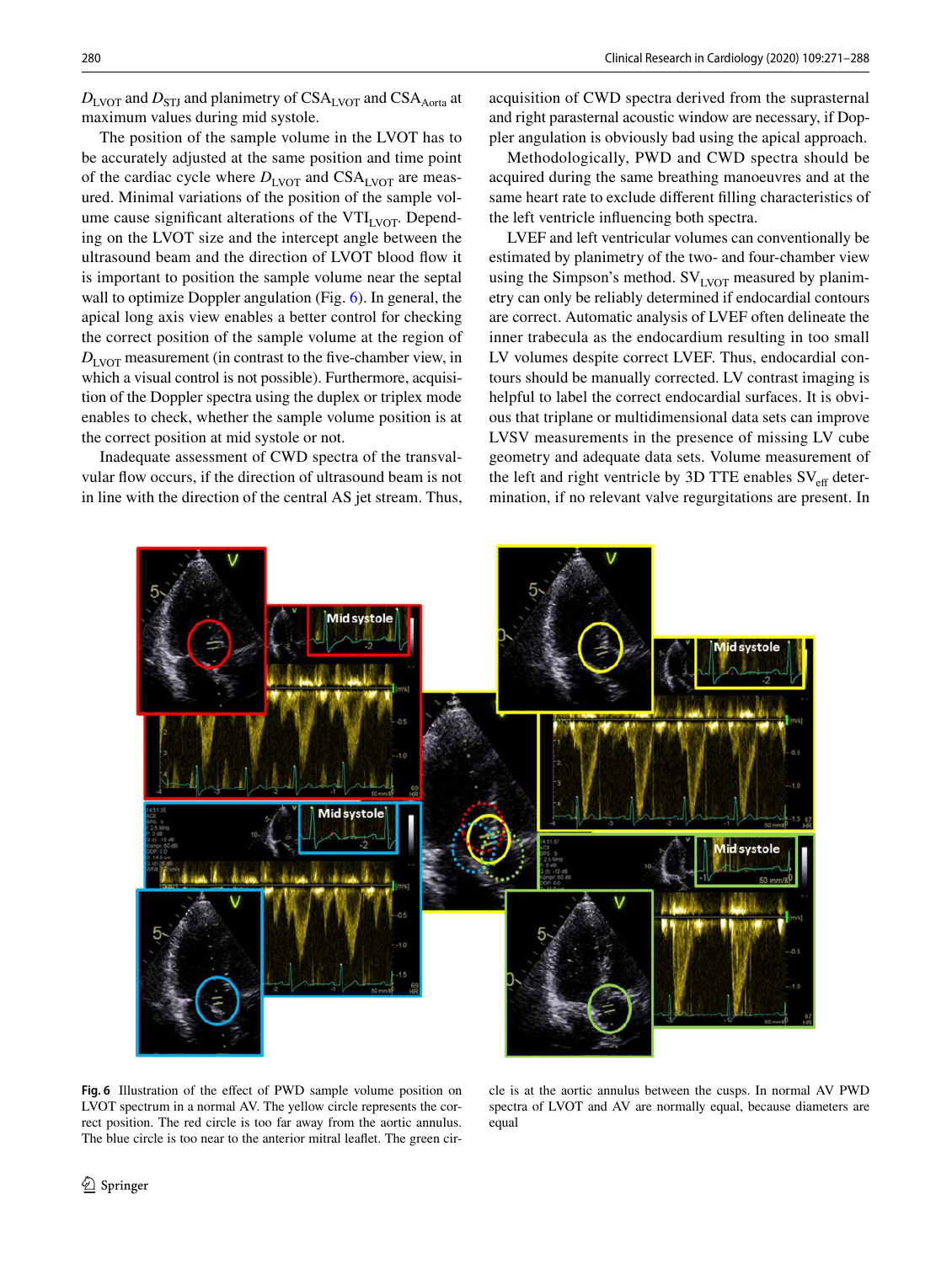

<span id="page-10-0"></span>**Fig. 7** Example of overestimation of AS severity in a small patient at hyperdynamic state  $(V_{\text{max}}\text{LVOT} > 2 \text{ m/s})$  with small LVOT and aortic root dimensions  $(D_{\text{LVOT}}-16 \text{ mm})$  to document the effects of

the presence of aortic and mitral regurgitations LV planimetry and volumetry results in total stroke volume  $(SV_{\text{tot}})$ assessment, which is important for quantitative assessment of regurgitant fraction in concomitant valvular regurgitations in AS patients [\[61](#page-17-0)[–63\]](#page-17-1). However, it should be emphasized that high fow conditions will overestimate LVSV by Doppler measurements in comparison to LV planimetry (Fig. [7](#page-10-0)).

Because of the multiple errors in the assessment of the primary recommended target parameters to characterize AS severity,  $V_{\text{max}}$ AS,  $ΔP_{\text{mean}}$ AS and AVA<sub>eff</sub>, the assessment of  $AVA<sub>geom</sub>$  should be discussed. Beside the necessity of precise information regarding AV cuspidity, AV commissural orientation, AV calcifcation and the proximity between aortic annulus and coronary ostia  $[64, 65]$  $[64, 65]$  $[64, 65]$  to choose the best treatment strategy AVA<sub>geom</sub> determination by planimetry is helpful to exclude obvious inconclusive measurements of  $AVA<sub>eff</sub>$  by continuity equation. However, prerequisite is the correct assessment of data sets for  $AVA<sub>geom</sub>$  planimetry. Planimetry of AVA<sub>geom</sub> seems to be underused mainly due to reduced image quality in TTE. Actually, biplane and 3D TTE or TEE provide better orientation for correctly adjusting sectional plane at mid systole for assessment of AVA<sub>geom</sub> perpendicular to the central axis of transvalvular flow in AS patients (Figs. [2](#page-5-0), [3](#page-6-0), [4](#page-6-1)). However,  $AVA_{\text{geom}}$  planimetry in

increased prestenotic flow and pressure recovery. AVAeff is calculated with  $1.5 \text{ cm}^2$ . In contrast, the correct—objective and transparent—AV planimetry results in an AVAgeom =  $2.8 \text{ cm}^2$ 

2D and 3D TTE and TEE is still limited by laws of physics. Ultrasound frequency infuence penetration and axial spatial resolution, frame rate spatial and temporal resolution, line density lateral resolution, and post processing rendering of the image contours, and all these factors have impact on the sharpness of AV cusps edges. Modern echocardiographic techniques—especially 3D TEE—can help to ensure reliable measurements of  $AVA_{geom}$  with excellent results (Fig. [4](#page-6-1)). Thus, planimetry of  $AVA_{\text{geom}}$  should be implemented into the group of primary key parameters for grading AS severity in all patients with AS. It is mandatory to perform planimetry of AVA<sub>geom</sub> at mid systole at maximum opening of the AV documented by ECG.

## **Considerations about the interpretation of the parameters** *V***maxAS, Δ***P***meanAS, AVAef and AVAgeom to avoid under‑ and overestimation of AS severity**

It is well known that alternatives to the three primary haemodynamic parameters recommended for clinical evaluation of AS severity are reasonable when additional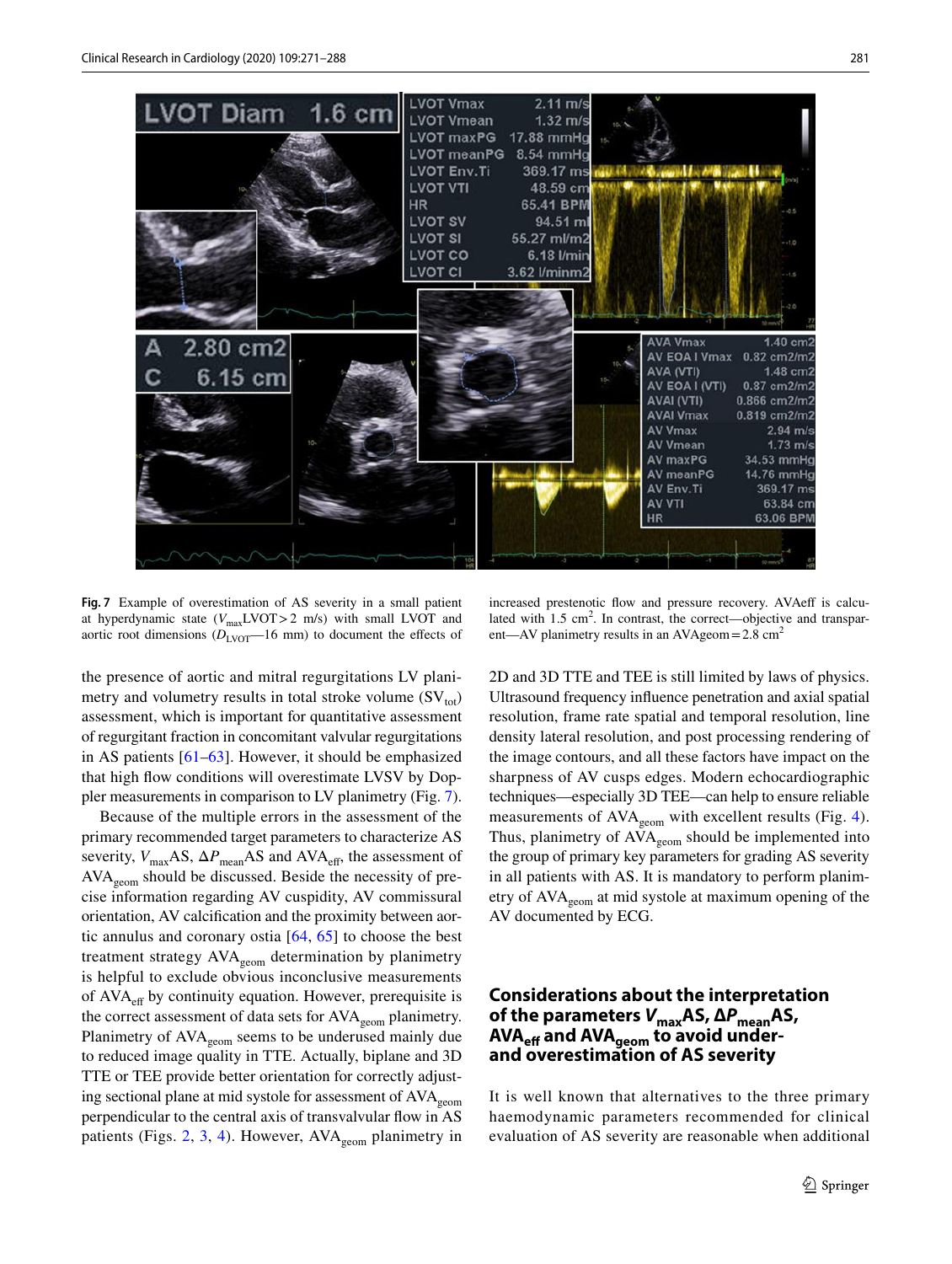information is needed in selected patients. Thus, there is no question to perform a TEE if PWD and CWD spectra by TTE are inadequate to diagnose severe AS and to quantify AS severity. The indication to perform a TEE in AS patients is generally accepted, if diagnosis cannot clearly be made by TTE. In this clinical scenario AVA<sub>geom</sub> by planimetry of TEE images is the major additional diagnostic parameter to quantify AS severity—mainly to avoid potential underestimation of AS severity by inadequate TTE images.

This approach raises questions about the general necessity of a TEE in AS patients to fix the correct diagnosis and about the necessary information in AS patients for correct decision making of potential treatment.

If  $\Delta P_{\text{max}}$ AS is calculated by the simplified Bernoulli equation  $\Delta P_{\text{max}}AS = 4 \times V_{\text{max}}AS^2$ , obviously the maximum instantaneous pressure gradients are calculated. It might be considered that this approach is only correct, if  $V_{\text{max}}$ LVOT is  $< 1$  m/s and  $D_{STI}$  is  $> 30$  mm. In the presence of increased LVOT velocities and relevant pressure recovery due to small aortic root size overestimation of ΔP<sub>mean</sub>AS occurs. Especially in smaller patients (body height < 165 cm) the  $D_{\text{LVOT}}$ is often <18 mm and the  $V_{\text{max}}$ LVOT lies between 1.2 and 1.6 m/s. Thus,  $\Delta P_{\text{mean}}$ AS calculated by the simplified Bernoulli equation will be wrong. In addition, the constellation of small patients with a normal size of the aortic root  $(D_{\text{STI}})$  $is > 30$  mm) is rare causing additional miscalculation due to pressure recovery (Fig. [7\)](#page-10-0).

If  $V_{\text{max}}$ LVOT is > 1 m/s and  $D_{\text{STJ}}$  is > 30 mm (normal size of the aortic root),  $\Delta P_{\text{mean}}$ AS has to be calculated by the modified Bernoulli equation  $\Delta P_{\text{mean}} \text{AS} = 4 \left( V_{\text{mean}} \text{AS}^2 - V_{\text{mean}} \text{LVOT}^2 \right).$ 

At least if  $D_{STJ}$  is <30 mm,  $\Delta P_{net}$ AS might be corrected according to the following equation:

$$
\Delta P_{\text{net}} A S = \Delta P_{\text{max}} A S - \{ \Delta P_{\text{max}} A S \times 2
$$
  
 
$$
\times (A V A_{\text{eff}} / \text{CS} A_{\text{Aorta}}) \times (1 - [A V A_{\text{eff}} / \text{CS} A_{\text{Aorta}})] \}.
$$

Thus, the corrected  $AVA<sub>eff-Corr</sub>$  can be calculated by the equation:

$$
AVA_{\text{eff-corr}} = \text{AVA}_{\text{eff}} \times \text{ CSA}_{\text{Aorta}} / (\text{CSA}_{\text{Aorta}} - \text{AVA}_{\text{eff}})
$$

For better understanding of these calculations and their importance for defning AS severity in the range of moderate to severe AS the following theoretical example of a presumably NFHG-AS in a patient with hyperdynamic flow conditions and small aortic root dimension is presented. The three primary haemodynamic parameters recommended for clinical evaluation of AS severity,  $V_{\text{max}}$ AS,  $\Delta P_{\text{mean}}$ AS, and AVA<sub>eff</sub>, are assumed as follows for this hemodynamic scenario:

 $V_{\text{max}}$ LVOT – 2 m/s,  $V_{\text{mean}}$ LVOT – 1.4 m/s, VTI<sub>LVOT</sub> – 40 cm,  $V_{\text{max}}AS - 5.5$  m/s,  $V_{\text{mean}}AS - 4.0$  m/s, VTI<sub>AS</sub>-130 cm,

 $D_{\text{LVOT}}$ 1.8 cm,  $D_{\text{STI}}$ 2.4 cm

- 1.  $\Delta P_{\text{max}}$ AS =  $4 \times V_{\text{max}}$ AS<sup>2</sup> =  $4 \times 30.3$  = 121 mmHg (simplified Bernoulli equation using  $V_{\text{max}}$ AS)
	- AVA<sub>eff</sub> = CSA<sub>LVOT</sub>  $\times$  *V*<sub>max</sub>LVOT  $/V_{\text{max}}AV = 2.5 \times 2/5.5 = 0.9 \text{ cm}^2$
- 2.  $\Delta P_{\text{mean}}AS = 4 \times V_{\text{mean}}AS^2 = 4 \times 16 = 64 \text{ mmHg (simpli$ fed Bernoulli equation using VTI)
	- AVA<sub>eff</sub> = CSA<sub>LVOT</sub>  $\times$  VTI<sub>LVOT</sub>/  $VTI_{AV} = 2.55 \times 40/130 = 0.8$  cm<sup>2</sup>
- 3.  $\Delta P_{mean} A S = 4$  (  $V_{mean} A S^2 V_{mean} L$  - $VOT<sup>2</sup>$ ) = 4(16 – 2) = 56 mmHg (modified Bernoulli equation using VTI)
	- VTI<sub>AV</sub>, if  $\Delta P_{\text{mean}}$ AS is 56 mmHg, is about 115 cm
	- AVA<sub>eff</sub> = CSA<sub>LVOT</sub>  $\times$  VTI<sub>LVOT</sub>/  $VTI_{AV} = 2.55 \times 40/115 = 0.9$  cm<sup>2</sup>
- 4.  $\Delta P_{\text{net}}AS = \Delta P_{\text{max}}AS {\{\Delta P_{\text{max}}AS \times 2 \times \ (AVA_{\text{eff}})\}}$  $CSA_{\text{Aorta}}$ ) × (1 – [AVA<sub>eff</sub>/CSA<sub>Aorta</sub>])} (equation considering pressure recovery despite all limitations of this equation have to be considered)

 $= 121 - \{121 \times 2 \times (0.9/4.50) \times (1 - [0.9/4.50])\}$  $= 121 - \{121 \times 2 \times 0.2 \times 0.8\} = 121 - 38.7 =$ 82 mmHg

•  $AVA_{eff-corr} = AVA_{eff} \times CSA_{Aorta} / (CSA_{Aorta} - AVA _{\text{eff}}$ )=0.9×4.5/(4.5 – 0.9)=4.05/3.6 = 1.1 cm<sup>2</sup>

This example illustrates  $AVA_{\text{eff}} < 1 \text{ cm}^2$  in a high gradient AS patient by using the simplifed Bernoulli equation classifying the patient as a severe AS patient. Considering pressure recovery reclassifcation into a moderate AS patient might be necessary due to a calculated  $AVA<sub>eff</sub>$  > the cut-off value of 1 cm<sup>2</sup> despite high values of  $\Delta P_{\text{mean}}$ AS. It is known that contribution of pressure recovery is even more important if the AS is moderate, transvalvular flow is less turbulent and less increased and  $D_{\text{SVT}}$  is small (<30 mm). In consequence, pressure recovery adjustment by CSA<sub>Aorta</sub> assessment should generally be considered for accurate quantifcation of AS severity—especially in patients with an  $AVA<sub>eff</sub>$  near below the cut-off value between 0.8 and 1.0 cm<sup>2</sup>.  $CSA<sub>Aorta</sub>$  should be estimated at the level of the sinutubular junction [[22\]](#page-15-19). Regarding the fact, that a moderate AS cannot be excluded by the diagnosis of a severe AS based on TTE analysis by  $V_{\text{max}}$ AS,  $\Delta P_{\text{mean}}$ AS, and AVA<sub>eff</sub> using the continuity equation, a TEE evaluation in AS patients possibly eligible for AS treatment can be regarded as necessary in nearly all patients—especially because  $AVA<sub>geom</sub>$  can be determined by 3D TEE in almost all patients. Pressure recovery is more predominant, the more laminar flow is present, and the smaller the aortic root. Thus, the exclusion of moderate AS is almost always necessary by TEE, if  $AVA<sub>eff</sub>$ is in the ranges of  $0.8 \text{ cm}^2$ –1.0 cm<sup>2</sup>.

There are several additional reasons to establish TEE evaluation in the diagnostic procedure of AS patients if TTE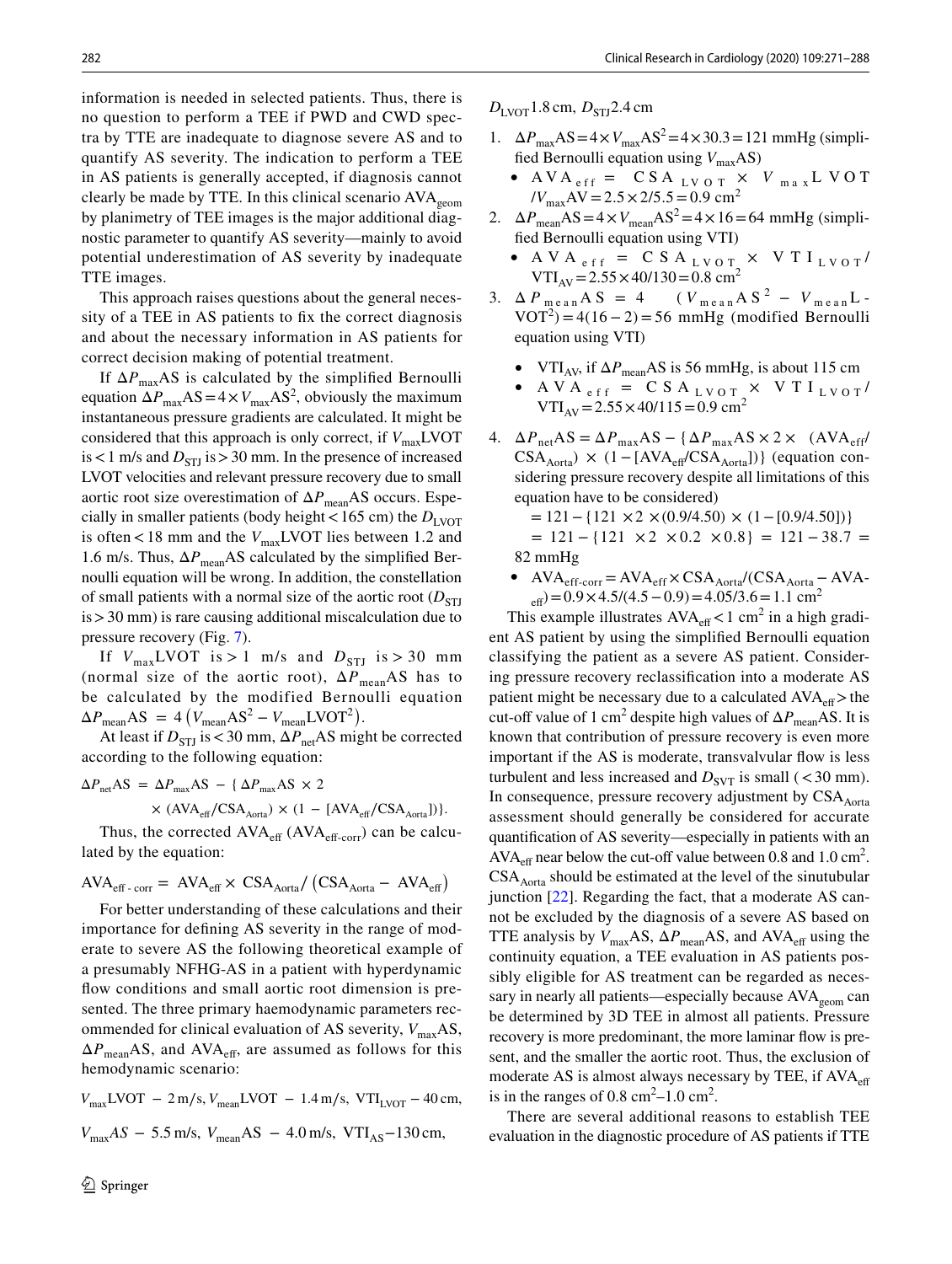investigation is not conclusive. Because the measurements of LV volumes and LVEF, flow conditions,  $CSA<sub>LVOT</sub>$  AVA<sub>geom</sub>,  $D_{\text{STJ}}$  and dimensions of the proximal ascending aorta, the detection of cuspidity of the AV and of aortic plaque load, as well as the assessment of additional valvular heart diseases cannot be sufficiently assessed by TTE, a TEE examination seems to be reasonable in nearly all AS patients to clarify the diagnosis and guide decision making and adequate therapy.

Finally, the recommendation to define  $1 \text{ cm}^2$  as the cut-off value of AVA<sub>eff</sub> for severe AS is not easily comprehensible in the literature, because prognosis in AS patients was evaluated using all three primary key parameters  $V_{\text{max}}AS$ ,  $\Delta P_{\text{mean}}$ AS or AVA<sub>eff</sub> with respect to different cut-off values [[2,](#page-14-1) [12,](#page-15-4) [27,](#page-15-20) [35,](#page-15-18) [41](#page-16-19), [48](#page-16-20)[–51\]](#page-16-8). However, it can be concluded from the results of recent trials that the recommended cut-of value of  $AVA<sub>eff</sub>$  determined by echocardiography is wellfounded [[24,](#page-15-12) [66\]](#page-17-4).

#### **Summary and conclusion**

 $V_{\text{max}}$ AS,  $\Delta P_{\text{mean}}$ AS, and AVA<sub>eff</sub> are accepted as the primary key parameters to quantify AS severity. Due to the fact that AVA<sub>eff</sub> determination using the continuity equation is highly prone to errors—especially if the image quality in TTE is limited and the acquisition of reliable PWD and CWD spectra is questionable—this expert consensus document addresses the following considerations: (1) TEE should be discussed for reliable measurement of AVA<sub>geom</sub> and of the aortic root dimensions at an early stage of the diagnostic procedure. (2) To avoid misinterpretation due to inconsistent results  $CSA<sub>LVOT</sub>$  and  $D<sub>LVOT</sub>$  should be assessed using biplane or 3D echocardiography. (3) Practical recommendations of the standardized TTE documentation should provide a verifable TTE investigation for a transparent check by a supervisor. These recommendations focuss on the correct position of the PWD sample volume in the LVOT, which should be documented in cineloops of the spectra using duplex or triplex mode. The correct angulation of the transvalvular ultrasound beam of the CWD should also be accurately documented using duplex or triplex mode. LVSV has to be measured by Doppler echocardiography as well as by LV planimetry or LV volumetry to enable counterchecking of the LV stroke volumes. Depending on the presence of further valvular heart diseases  $SV_{\text{eff}}$  should be measured by Doppler echocardiography at the right ventricular outflow tract or by right ventricular volumetry using 3D echocardiography. LVSV and LVEF, MAPSE and GLS should be mandatory implemented into the analysis of AS patients to estimate prognosis of severe AS patients. (4) If the results of a TTE investigation are not conclusive, TEE—mainly 3D TEE—and/or cardiac magnetic resonance (CMR) and/ or cardiac computed tomography (CT) should be performed to determine  $AVA_{geom}$  and  $AV$  calcification. However, the assessment of the hemodynamic situation is still a TTE domaine in AS patients. TEE, CMR and CT predominantly fank the TTE results by accurate morphological assessment of cardiac and aortic structures.

**Funding** This research did not receive any specifc grant from funding agencies in the public, commercial, or not-for-proft sectors.

#### **Compliance with ethical standards**

**Conflict of interest** None.

#### **Appendix: Conference discussion**

Prof. Dr. Hagendorff (Leipzig): Regarding two hot topics about echocardiography in AS patients at the 1. Mitteldeutscher Echokardiographie Kongress in Leipzig—"the damnation resulting from consequence of the continuity equation" and the debate "Pro and Con: The diagnostic analysis of AS patients is correctly performed in the current clinical practice"—we have an interesting communication. My frst question is: When you look at the multiple errors of  $AVA<sub>eff</sub>$  calculation, is there still any reason not to perform a planimetry of the LVOT instead of measuring  $D_{\text{LVOT}}$ ?

Prof. Dr. Knebel (Berlin): 3D TTE and 3D TEE—and also cardiac MR and CT—have shown that the  $CSA<sub>LVOT</sub>$ is often not circular shaped.  $D_{\text{LVOT}}$  measurements in 2D TTE address to the smaller diameter of the ellipse causing an important underestimation of  $CSA<sub>LVOT</sub>$ , which is more pronounced with increasing distance from the AV annulus level.  $CSA<sub>LVOT</sub>$  measurement in our days should be performed by 3D TEE, because direct planimetry of the individual  $CSA<sub>LVOT</sub>$  is more precise than calculation a circular CSA<sub>LVOT</sub> by a not representative  $D_{\text{LVOT}}$ . If  $D_{\text{LVOT}}$  is still used, inner edge to inner edge measurements should be performed with greatest care and maximum accuracy at mid systole in a zoomed data set—preferentially at AV annulus level.

Prof. Dr. Hagendorff (Leipzig): Misinterpretation of  $AVA<sub>eff</sub>$  calculated by the continuity equation obviously leads too often to diagnosis of severe AS because of underestimation of  $CSA<sub>LVOT</sub>$ . How would you confirm the diagnosis of severe AS?

Dr. Stöbe (Leipzig): The main challenge—especially for trainees and younger colleagues—is to detect a possible misinterpretation. Thus, the parameters RWT, *E*/*E*ʹ and sPAP should be correctly interpreted. Severe AS might be highly unlikely without the presence of LVH, diastolic dysfunction including increased LVEDP and secondary PH. All of these secondary cardiac alterations represent pathophysiological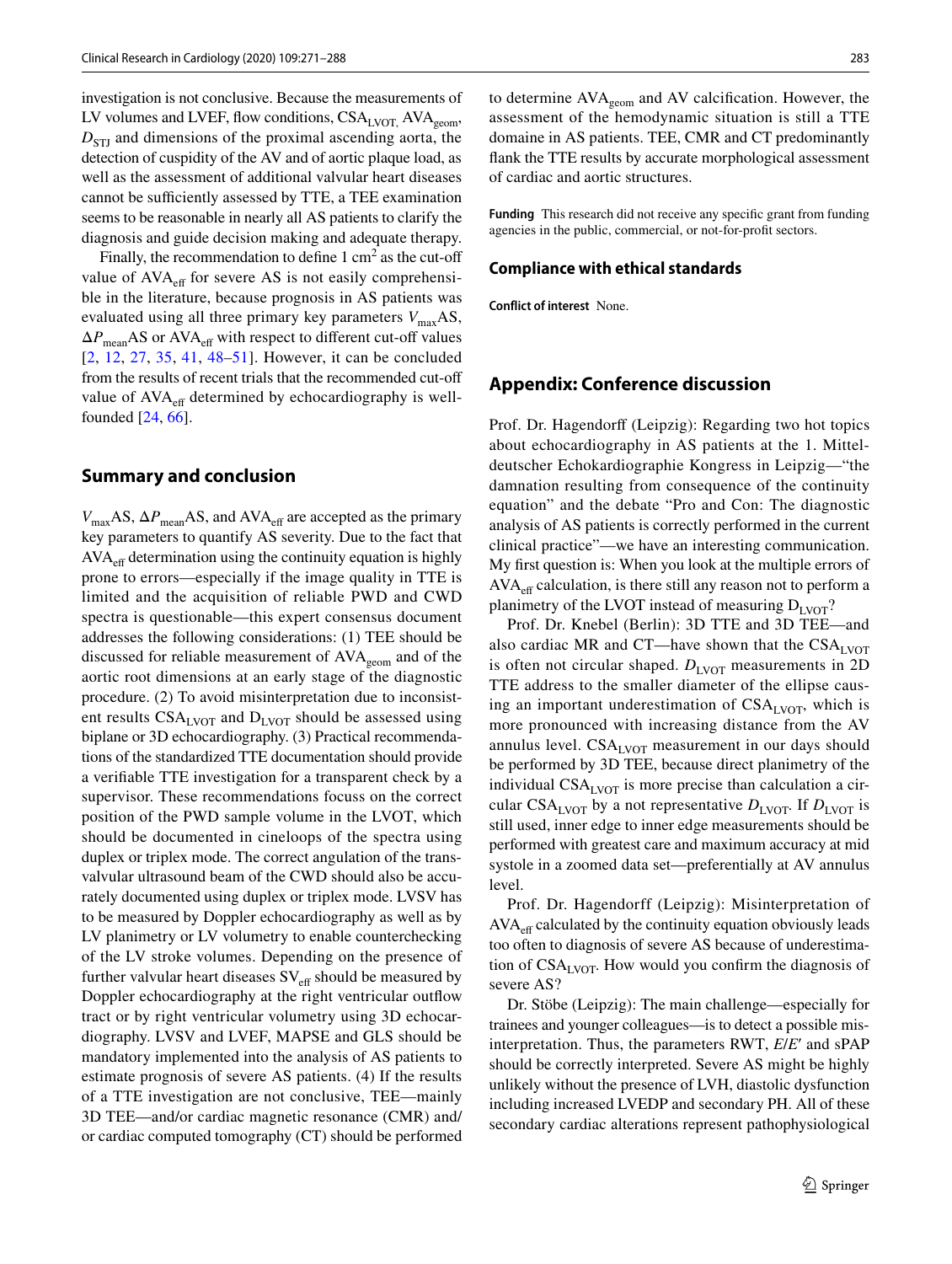adjustment mechanisms in severe AS. If there is a doubt to quantify the AS severity, the next attempt should be the direct planimetry of the AV orifice area—preferable by 3D TEE.

Prof. Dr. Hagendorff (Leipzig): Are there possible clinical parameters to confrm the diagnosis of severe AS in the echo lab?

PD Dr. Sinning (Hamburg): Low systolic blood pressure and decreased pulse pressure are normally regarded as clinical signs of severe AS. Thus, blood pressure measurement should be performed to support by physical examination the diagnosis of severe AS. However, hypertension sometimes exists in AS patients, because systemic hypertension is one risk factor for AS. In addition, it is known that transvalvular pressure gradient decreases at increased peripheral resistance causing potential underestimation of AS severity. Thus, simultaneous blood pressure measurements during TTE in AS patients should be performed. Clinical complaints and parameters per se should be analyzed with respect to a proven sequelae of the valvular heart disease. Unspecifc complaints like disability and dizziness can be caused by many other factors than severe AS, e.g. by anemia, primary and secondary amyloidosis, chronic infections as well as malignomas. Thus, all diferential diagnoses should be excluded before fnal decision making to therapeutically options—especially in borderline results by TTE and TEE investigations.

Prof. Dr. Hagendorff (Leipzig): To characterize the flow conditions in AS patients, which method is the best:  $SV_{\text{eff}}$ determination by planimetry/volumetry or by Doppler echocardiography using  $D_{\text{LVOT}}$  or the diameter of the right ventricular outflow tract?

PD Dr. Ewen (Homburg/Saar): LVSV determination of the left ventricular stroke volume is necessary to differentiate between normal ( $\geq$  35 ml/m<sup>2</sup>) and reduced flow  $\left(< 35 \text{ ml/m}^2\right)$  conditions indicating the transvalvular forward flow. LVSV can be determined via LV planimetry using the biplane Simpson method or by Doppler echocardiography using the equation: LVSV= $0.785 \times D_{\text{LVOT}} \times \text{VTI}_{\text{LVOT}}$ . However, both methods theoretically (and if well performed also practically) only correspond, if no mitral and AR is present. LVSV is normally measured by Doppler echocardiography for characterization of flow characteristics, which is  $SV_{\text{eff}}$ in patients with isolated AS and  $SV_{tot}$  in patients with AR and no mitral regurgitation. Direct planimetry of LVOT by 3D echocardiography can avoid errors by underestimation  $CSA<sub>LVOT</sub>$  using  $D<sub>LVOT</sub>$  for calculation of a circular  $CSA<sub>LVOT</sub>$ by Doppler echocardiography. Taken together, both methods have their strengths and weaknesses; however, the stroke volume values obtained should difer<10% between the two methods.

Prof. Dr. Hagendorff (Leipzig): Is the so-called "normal flow-low gradient AS with preserved or normal LVEF" a true entity or is it an issue of misconception of measurements?

Dr. Helfen (Lünen): The "normal flow-low gradient AS with preserved or normal LVEF" is described in the literature as a true entity. However, in clinical practice it can be assumed that most of the AS patients described as having these cardiac characteristics are misclassifed by measurement errors due to overestimation of AS severity determining  $AVA<sub>eff</sub>$  by the continuity equation. The main sources of errors can be summarized: (1) the too small  $D_{\text{LVOT}}$  (2) the wrong position of the PWD sample volume too far away from the aortic anulus, and (3) the lack of considering pressure recovery in potential mild or moderate AS patients. Disconcordant results and the absence of secondary cardiac alterations should always cause hesitation to diagnose severe AS. The fact, that normal or high transvalvular gradients can be observed in the presence of very small LV cavities and LVSV in AS patients with normal LVEF, principally poses the question whether a severe AS is generally possible at normal flow-low gradient conditions in patients with preserved or normal LVEF or not.

Prof. Dr. Hagendorff (Leipzig): Do you think  $AVA_{\text{geom}}$ should be established as a primary parameter to quantify AS severity?

PD Dr. Fehske (Köln): Planimetry of AV orifce area has been described very early already using 2D TTE. However, 2D TTE is generally not often used mainly due to reduced image quality. The better spatial resolution in TEE and the optimal adjustment of the sectional planes within 3D TEE data sets perpendicular to the forward jet stream of the AV orifce area at the correct mid systolic time point of the cardiac cycle techniques predisposes  $AVA_{\text{geom}}$  assessment to a primary parameter of quantifying AS severity. Thus, the answer is easy. It is simply yes.

Prof. Dr. Hagendorff (Leipzig): Do you think an additional AV regurgitation will influence the transvalvular velocities and causes misinterpretations of quantifying AS severity?

Dr. Knierim (Berlin): The combination of AS and AR also called MAVD is a challenge to quantify AS severity with respect to decision making process. Color jet area is generally not recommended for quantifcation AR severity and pressure halftime is not reliable in MAVD patients. Assessment of  $SV_{\text{eff}}$  and  $SV_{\text{tot}}$  by Doppler echocardiography or by volumetry of the ventricles seems to be the only reliable method to calculate regurgitant volume in MAVD. Of course, transvalvular AV velocities will increase with increasing AR severity. Thus, the overall AV velocity represents an easy assessable parameter that refects both AS and AR. In asymptomatic patients with MAVD this parameter was predictor of event-free survival independent of the severity of AS and AR. A combination of moderate AS and moderate AR may be consistent with severe valve disease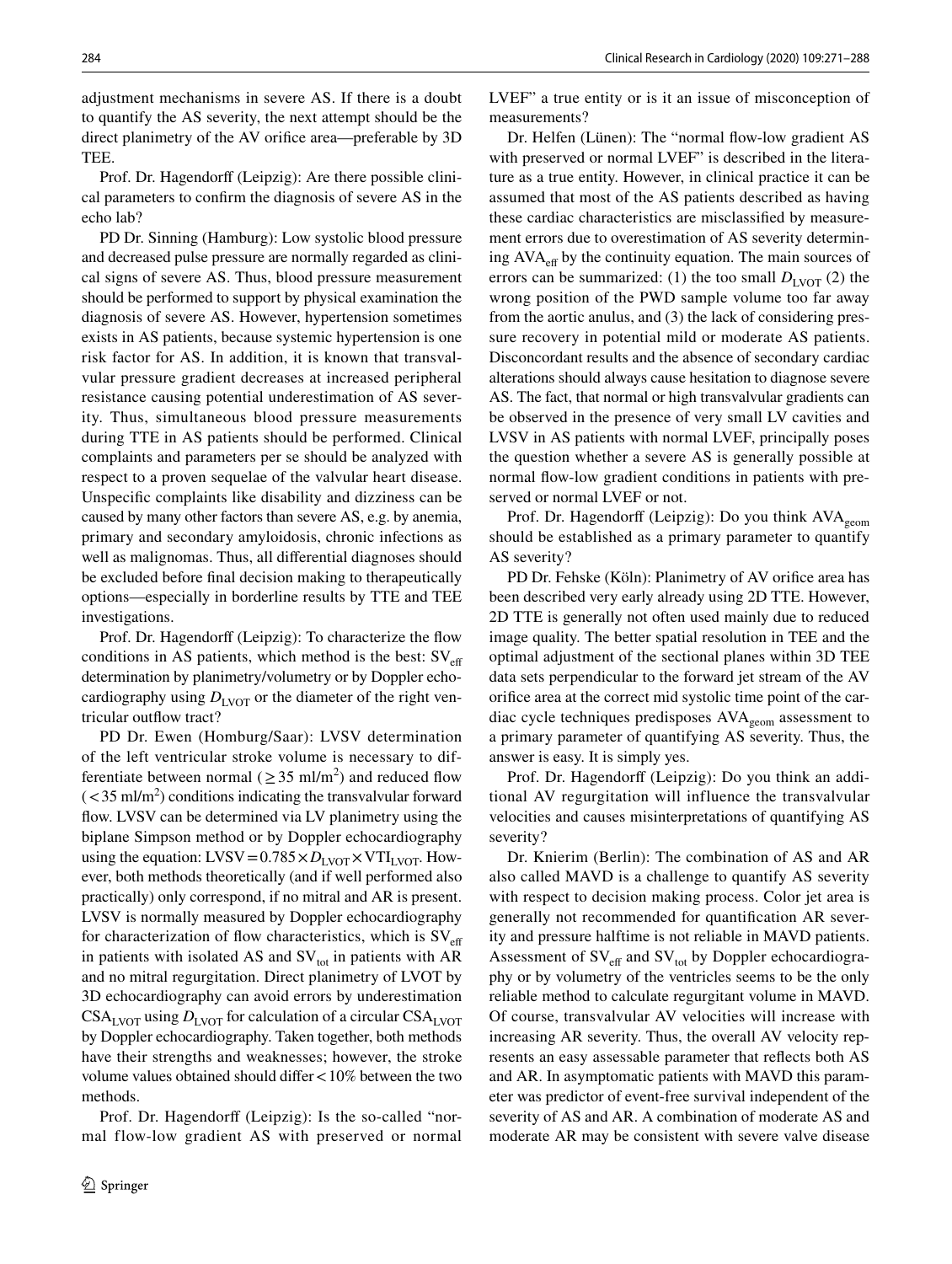if the overall velocity is  $>$  3.9 m/s. In addition, it needs to be mentioned that AR may interfere with adequate delivery of cardioplegia solution to the myocardium during surgical AV replacement (SAVR). Therefore, identifcation and grading of AR severity is very important in severe AS patients undergoing surgical AV therapy.

Prof. Dr. Hagendorff (Leipzig): With respect to pressure recovery should  $AVA<sub>eff</sub>$  be corrected when quantifying AS severity? Do you think this approach needs to be considered in the next recommendations?

PD Dr. Fehske (Köln): The phenomenon of pressure recovery is well described and proven in the literature. Thus, AS severity can always be overestimated in moderate AS patients with small body size and small dimensions of the aortic root. Especially in these patients pressure recovery adjustment of AVA<sub>eff</sub> should definitively be performed. The results of the SEAS substudy document that 47.5% of patients classifed as having severe AS were reclassifed to non-severe AS when pressure recovery was taken into account. This observation underlines the need for pressure recovery adjustment of AVA<sub>eff</sub>. Pointing to these basic methodological aspects, which have to be changed, and to fnalize our discussion, do you think that severe AS is overdiagnosed in the era of TAVI?

Prof. Dr. Hagendorff (Leipzig): It can be assumed that inconsistent results in AS patients could be the reason for overdiagnosis of severe AS in the clinical scenario. However, this expert consensus document should not create the impression, that the main thrust seems to avoid overdiagnosis of severe AS. It is commonly and overall accepted to use the continuity equation for the calculation of  $AVA<sub>eff</sub>$ as a primary clue for decision making in AS patients. The main problem in this context is the error-proneness of both parameters,  $D_{\text{LVOT}}$  and VTI<sub>LVOT</sub>, with the risk of underestimation causing overestimation of AS severity in either instance. If we are working with the continuity equation and its limitations, why should not also we work with a second equation, which provides sensibility to scrutinize a potential wrong diagnosis. This seems to be the rationale to implement into diagnostic procedures the calculation of pressure recovery prior to decision making in AS patients and to check the diagnosis by planimetry of  $AVA_{\text{geom}}$ . In this expert consensus document Fig. [7](#page-10-0) nicely demonstrate a 54% underestimation of the correct valve orifce area by calculation AVA<sub>eff</sub> using the continuity equation (AVA<sub>eff</sub> = 1.5 cm<sup>2</sup>;  $AVA<sub>geom</sub> = 2.8$  cm<sup>2</sup>). This is also illustrated by the object lesson in the calculation of a fctional example, which should not be confusing or misleading, but rather addressing the basic problems of the interpretation of calculated values. Thus, the main issue for all of us should be an improvement of echocardiographic education to provide better understanding of echocardiographic results and to explain hemodynamic characteristics in patients with heart valve disease to

avoid misinterpretation of echocardiographic fndings. One valid precaution against overdiagnosis of severe AS could be the prerequisite of a 3D TEE investigation prior making a diagnosis of severe AS anyway. Despite several recommendations and guidelines there are some issues which should be reconsidered in the literature in future. (1) We should focus again more on methodological details and practical tips performing TTE and TEE investigations in AS patients as described in the present paper (2) we should use automated algorithms implemented in the measuring programs of the ultrasound systems for the correct calculation of  $AVA<sub>off</sub>$  with respect to defned diferent hemodynamic conditions and to the size of anatomical cardiac structures (3) we should answer the question why the cut-off value for severe AS was altered from  $< 0.8$  to  $< 1.0$  cm<sup>2</sup> in the last recommendations and if this approach was correct and (4) we should reevaluate AS prognosis in AS subgroups because most prognostic data of AS patients are validated for  $AVA_{\text{eff}} < 0.8 \text{ cm}^2$ . Thank you all for the interesting discussion.

#### **References**

- <span id="page-14-0"></span>1. Baumgartner H, Falk V, Bax JJ, De Bonis M, Hamm C, Holm PJ, Iung B, Lancellotti P, Lansac E, Rodriguez Muñoz D, Rosenhek R, Sjögren J, Tornos Mas P, Vahanian A, Walther T, Wendler O, Windecker S, Zamorano JL (2017) 2017 ESC/EACTS Guidelines for the management of valvular heart disease. Eur Heart J 38:2739–2791.<https://doi.org/10.1093/eurheartj/ehx391>
- <span id="page-14-1"></span>2. Baumgartner HC, Hung JC-C, Bermejo J, Chambers JB, Edvardsen T, Goldstein S, Lancellotti P, LeFevre M, Miller F, Otto CM (2017) Recommendations on the echocardiographic assessment of aortic valve stenosis: a focused update from the European association of cardiovascular imaging and the American society of echocardiography. Eur Heart J Cardiovasc Imaging 18(3):254–275. <https://doi.org/10.1093/ehjci/jew335>
- 3. Lang RM, Badano LP, Mor-Avi V, Afilalo J, Armstrong A, Ernande L, Flachskampf FA, Foster E, Goldstein SA, Kuznetsova T, Lancellotti P, Muraru D, Picard MH, Rietzschel ER, Rudski L, Spencer KT, Tsang W, Voigt JU (2015) Recommendations for cardiac chamber quantifcation by echocardiography in adults: an update from the American society of echocardiography and the European association of cardiovascular imaging. Eur Heart J Cardiovasc Imaging 16:233–270. [https://doi.org/10.1016/j.](https://doi.org/10.1016/j.echo.2014.10.003) [echo.2014.10.003](https://doi.org/10.1016/j.echo.2014.10.003)
- 4. Mitchell C, Rahko PS, Blauwet LA, Canaday B, Finstuen JA, Foster MC, Horton K, Ogunyankin KO, Palma RA, Velazquez EJ (2019) Guidelines for performing a comprehensive transthoracic echocardiographic examination in adults: recommendations from the American society of echocardiography. J Am Soc Echocardiogr 32:1–64.<https://doi.org/10.1016/j.echo.2018.06.004>
- <span id="page-14-2"></span>5. Zoghbi WA, Adams D, Bonow RO, Enriquez-Sarano M, Foster E, Grayburn PA, Hahn RT, Han Y, Hung J, Lang RM, Little SH, Shah DJ, Shernan S, Thavendiranathan P, Thomas JD, Weissman NJ (2017) Recommendations for noninvasive evaluation of native valvular regurgitation: a report from the American society of echocardiography developed in collaboration with the society for cardiovascular magnetic resonance. J Am Soc Echocardiogr 30:303–371.<https://doi.org/10.1016/j.echo.2017.01.007>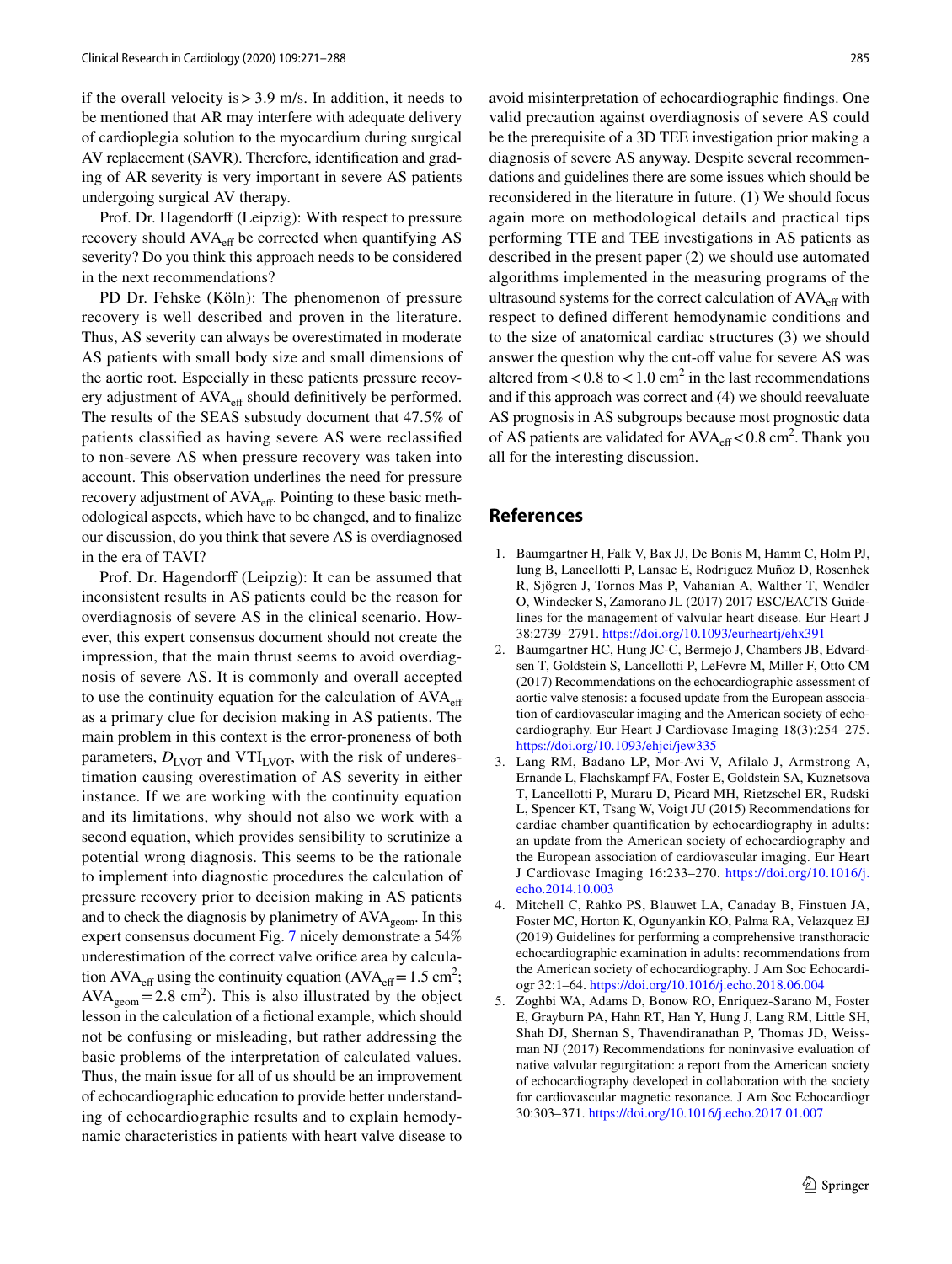- <span id="page-15-0"></span>6. Baumgartner H, Kratzer H, Helmreich G, Kuehn P (1990) Determination of aortic valve area by Doppler echocardiography using the continuity equation: a critical evaluation. Cardiology 77:101– 111.<https://doi.org/10.1159/000174590>
- 7. Grifth MJ, Carey C, Coltart DJ, Jenkins BS, Webb-Peploe MM (1989) Inaccuracies in using aortic valve gradients alone to grade severity of aortic stenosis. Br Heart J 62:372–378. [https://doi.](https://doi.org/10.1136/hrt.62.5.372) [org/10.1136/hrt.62.5.372](https://doi.org/10.1136/hrt.62.5.372)
- <span id="page-15-5"></span>8. Harrison MR, Gurley JC, Smith MD, Grayburn PA, DeMaria AN (1988) A practical application of Doppler echocardiography for the assessment of severity of aortic stenosis. Am Heart J 115:622–628
- <span id="page-15-1"></span>9. Michelena HI, Margaryan E, Miller FA, Eleid M, Maalouf J, Suri R, Messika-Zeitoun D, Pellikka PA, Enriquez-Sarano M (2013) Inconsistent echocardiographic grading of aortic stenosis: is the left ventricular outflow tract important? Heart 99:921-931. [https](https://doi.org/10.1136/heartjnl-2012-302881) [://doi.org/10.1136/heartjnl-2012-302881](https://doi.org/10.1136/heartjnl-2012-302881)
- <span id="page-15-2"></span>10. Baumgartner H, Otto CM (2009) Aortic stenosis severity: do we need a new concept? J Am Coll Cardiol 54:1012–1013. [https://](https://doi.org/10.1016/j.jacc.2009.05.040) [doi.org/10.1016/j.jacc.2009.05.040](https://doi.org/10.1016/j.jacc.2009.05.040)
- <span id="page-15-3"></span>11. Iribarne A, Easterwood RM, Bostock IC, McCullough JN (2017) Outcomes with moderate aortic stenosis and impaired left ventricular function: prelude to a randomized trial? J Thorac Dis 9:3529–3532. <https://doi.org/10.21037/jtd.2017.09.16>
- <span id="page-15-4"></span>12. Lancellotti P, Magne J, Donal E, Davin L, O'Connor K, Rosca M, Szymanski C, Cosyns B, Piérard LA (2012) Clinical outcome in asymptomatic severe aortic stenosis: insights from the new proposed aortic stenosis grading classifcation. J Am Coll Cardiol 59:235–243.<https://doi.org/10.1016/j.jacc.2011.08.072>
- <span id="page-15-6"></span>13. Zoghbi WA, Farmer KL, Soto JG, Nelson JG, Quinones MA (1986) Accurate noninvasive quantifcation of stenotic aortic valve area by Doppler echocardiography. Circulation 73:452–459
- <span id="page-15-7"></span>14. Gaede L, Blumenstein J, Liebetrau C, Dörr O, Kim WK, Nef H, Husser O, Gülker J, Elsässer A, Hamm CW, Achenbach S, Möllmann H (2019) Transvascular transcatheter aortic valve implantation in 2017. Clin Res Cardiol. [https://doi.org/10.1007/s0039](https://doi.org/10.1007/s00392-019-01509-8) [2-019-01509-8](https://doi.org/10.1007/s00392-019-01509-8)**(Epub ahead of print)**
- 15. Kim WK, Hamm CW (2018) Transcatheter aortic valve implantation in Germany. Clin Res Cardiol 107(Suppl 2):81–87. [https://](https://doi.org/10.1007/s00392-018-1297-0) [doi.org/10.1007/s00392-018-1297-0](https://doi.org/10.1007/s00392-018-1297-0)
- <span id="page-15-8"></span>16. Frank D, Abdel-Wahab M, Gilard M, Digne F, Souteyrand G, Caussin C, Collart F, Letocart V, Wöhrle J, Kuhn C, Hovorka T, Baumgartner H (2019) Characteristics and outcomes of patients  $\leq$  75 years who underwent transcatheter aortic valve implantation: insights from the SOURCE 3 registry. Clin Res Cardiol 108(7):763–771. [https://doi.org/10.1007/s00392-018-1404-](https://doi.org/10.1007/s00392-018-1404-2) [2](https://doi.org/10.1007/s00392-018-1404-2)**PMID: 30552511**
- <span id="page-15-9"></span>17. Ito S, Miranda WR, Nkomo VT, Connolly HM, Pislaru SV, Greason KL, Pellikka PA, Lewis BR, Oh JK (2018) Reduced left ventricular ejection fraction in patients with aortic stenosis. J Am Coll Cardiol 71:1313–1321.<https://doi.org/10.1016/j.jacc.2018.01.045>
- 18. Kadem L, Dumesnil JG, Rieu R, Durand LG, Garcia D, Pibarot P (2005) Impact of systemic hypertension on the assessment of aortic stenosis. Heart 91(3):354–361. [https://doi.org/10.1136/](https://doi.org/10.1136/hrt.2003.030601) [hrt.2003.030601](https://doi.org/10.1136/hrt.2003.030601)
- 19. Little SH, Chan KL, Burwash IG (2007) Impact of blood pressure on the Doppler echocardiographic assessment of severity of aortic stenosis. Heart 93:848–855. [https://doi.org/10.1136/](https://doi.org/10.1136/hrt.2006.098392) [hrt.2006.098392](https://doi.org/10.1136/hrt.2006.098392)
- <span id="page-15-10"></span>20. Gotzmann M, Hauptmann S, Hogeweg M, Choudhury DS, Schiedat F, Dietrich JW, Westhoff TH, Bergbauer M, Mügge A (2019) Hemodynamics of paradoxical severe aortic stenosis: insight from a pressure-volume loop analysis. Clin Res Cardiol. [https://doi.](https://doi.org/10.1007/s00392-019-01423-z) [org/10.1007/s00392-019-01423-z](https://doi.org/10.1007/s00392-019-01423-z)**(Epub ahead of print)**
- <span id="page-15-11"></span>21. Bach DS (2010) Echo/Doppler evaluation of hemodynamics after aortic valve replacement: principles of interrogation and

 $\circled{2}$  Springer

evaluation of high gradients. JACC Cardiovasc Imaging. 3:296– 304.<https://doi.org/10.1016/j.jcmg.2009.11.009>

- <span id="page-15-19"></span>22. Bahlmann E, Cramariuc D, Gerdts E, Gohlke-Baerwolf C, Nienaber CA, Eriksen E, Wachtell K, Chambers J, Kuck KH, Ray S (2010) Impact of pressure recovery on echocardiographic assessment of asymptomatic aortic stenosis: a SEAS substudy. JACC Cardiovasc Imaging. 3:555–562. [https://doi.org/10.1016/j.](https://doi.org/10.1016/j.jcmg.2009.11.019) [jcmg.2009.11.019](https://doi.org/10.1016/j.jcmg.2009.11.019)
- <span id="page-15-13"></span>23. Baumgartner H, Stefenelli T, Niederberger J, Schima H, Maurer G (1999) "Overestimation" of catheter gradients by Doppler ultrasound in patients with aortic stenosis: a predictable manifestation of pressure recovery. J Am Coll Cardiol 33:1655–1661
- <span id="page-15-12"></span>24. Chin CWL, Khaw HJ, Luo E, Tan S, BSc, White AC, Newby DE, Dweck MR, (2014) Echocardiography underestimates stroke volume and aortic valve area: implications for patients with smallarea low-gradient aortic stenosis. Can J Cardiol 30:1064–1072. <https://doi.org/10.1016/j.cjca.2014.04.021>
- <span id="page-15-14"></span>25. Laskey WK, Kussmaul WG (1994) Pressure recovery in aortic valve stenosis. Circulation 89:116–121
- <span id="page-15-15"></span>26. Altiok E, Koos R, Schröder J, Brehmer K, Hamada S, Becker M, Mahnken AH, Almalla M, Dohmen G, Autschbach R, Marx N, Hoffmann R (2011) Comparison of two-dimensional and threedimensional imaging techniques for measurement of aortic annulus diameters before transcatheter aortic valve implantation. Heart 97:1578–1584.<https://doi.org/10.1136/hrt.2011.223974>
- <span id="page-15-20"></span>27. Clavel M-A, Malouf J, Messika-Zeitoun D, Araoz PA, Michelena HI, Enriquez-Sarano M (2015) Aortic valve area calculation in aortic stenosis by CT and Doppler echocardiography. JACC 8:248–257.<https://doi.org/10.1016/j.jcmg.2015.01.009>
- 28. LaBounty TM, Miyasaka R, Chetcuti S, Grossman PM, Deeb GM, Patel HJ, Booher A, Patel S, Bach DS (2014) Annulus instead of LVOT diameter improves agreement between echocardiography efective orifce area and invasive aortic valve area. JACC 7:1065–1066. <https://doi.org/10.1016/j.jcmg.2014.03.021>
- 29. Leye M, Brochet E, Lepage L, Cueff C, Boutron I, Detaint D, Hyafl F, Iung B, Vahanian A, Messika-Zeitoun D (2009) Sizeadjusted left ventricular outfow tract diameter reference values: a safeguard for the evaluation of the severity of aortic stenosis. J Am Soc Echocardiogr 22:445–451. [https://doi.org/10.1016/j.](https://doi.org/10.1016/j.echo.2009.02.007) [echo.2009.02.007](https://doi.org/10.1016/j.echo.2009.02.007)
- 30. Nakai H, Takeuchi M, Yoshitani H, Kaku K, Haruki N, Otsuji Y (2010) Pitfalls of anatomical aortic valve area measurements using two-dimensional transoesophageal echocardiography and the potential of three-dimensional transoesophageal echocardiography. Eur J Echocardiogr 11:369–376. [https://doi.org/10.1093/](https://doi.org/10.1093/ejechocard/jep220) [ejechocard/jep220](https://doi.org/10.1093/ejechocard/jep220)
- <span id="page-15-16"></span>31. Poh KK, Levine RA, Solis J, Shen L, Flaherty M, Kang YJ, Guerrero JL, Hung J (2008) Assessing aortic valve area in aortic stenosis by continuity equation: a novel approach using real-time three-dimensional echocardiography. Eur Heart J 29:2526–2535. <https://doi.org/10.1093/eurheartj/ehn022>
- <span id="page-15-17"></span>32. Biner S, Rafque AM, Goykhman P, Morrissey RP, Naghi J, Siegel RJ (2010) Prognostic value of E/E' ratio in patients with unoperated severe aortic stenosis. JACC Cardiovasc Imaging. 3:899–907. <https://doi.org/10.1016/j.jcmg.2010.07.005-10>
- 33. Melby SJ, Moon MR, Lindman BR, Bailey MS, Hill LL, Damiano RJ Jr (2011) Impact of pulmonary hypertension on outcomes after aortic valve replacement for aortic valve stenosis. J Thorac Cardiovasc Surg 141:1424–1430. [https://doi.org/10.1016/j.jtcvs](https://doi.org/10.1016/j.jtcvs.2011.02.028) [.2011.02.028](https://doi.org/10.1016/j.jtcvs.2011.02.028)
- 34. Rader F, Sachdev E, Arsanjani R, Siegel RJ (2015) Left ventricular hypertrophy in valvular aortic stenosis: mechanisms and clinical implications. Am J Med. 128:344–352. [https://doi.](https://doi.org/10.1016/j.amjmed.2014.10.054) [org/10.1016/j.amjmed.2014.10.054](https://doi.org/10.1016/j.amjmed.2014.10.054)
- <span id="page-15-18"></span>35. Rosenhek R, Klaar U, Schemper M, Scholten C, Heger M, Gabriel H, Binder T, Maurer G, Baumgartner H (2004) Mild and moderate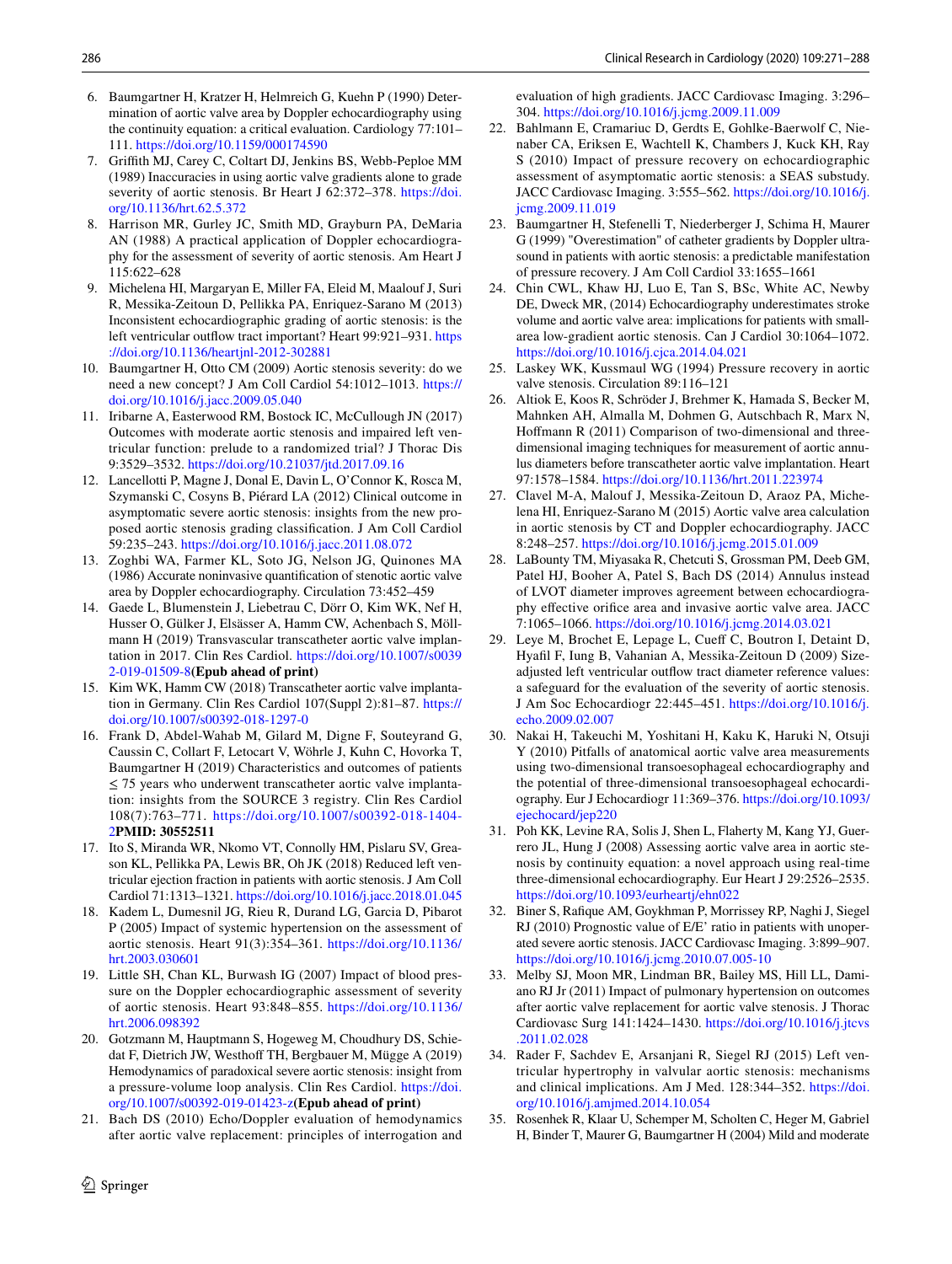aortic stenosis. Natural history and risk stratifcation by echocardiography. Eur Heart J 25:199–205

- <span id="page-16-0"></span>36. Zuern CS, Eick C, Rizas K, Stoleriu C, Woernle B, Wildhirt S, Herdeg C, Stock U, Gawaz M, Bauer A (2012) Prognostic value of mild-to-moderate pulmonary hypertension in patients with severe aortic valve stenosis undergoing aortic valve replacement. Clin Res Cardiol 101:81–88. [https://doi.org/10.1007/s0039](https://doi.org/10.1007/s00392-011-0367-3) [2-011-0367-3](https://doi.org/10.1007/s00392-011-0367-3)
- <span id="page-16-1"></span>37. Hachicha Z, Dumesnil JG, Pibarot P (2009) Usefulness of the valvuloarterial impedance to predict adverse outcome in asymptomatic aortic stenosis. J Am Coll Cardiol 54:1003–1011. [https](https://doi.org/10.1016/j.jacc.2009.04.079) [://doi.org/10.1016/j.jacc.2009.04.079](https://doi.org/10.1016/j.jacc.2009.04.079)
- <span id="page-16-2"></span>38. Lancellotti P, Magne J (2011) Valvuloarterial impedance in aortic stenosis: look at the load, but do not forget the fow. Eur J Echocardiogr 12:354–357. [https://doi.org/10.1093/ejechocard/](https://doi.org/10.1093/ejechocard/jer044) [jer044](https://doi.org/10.1093/ejechocard/jer044)
- <span id="page-16-3"></span>39. Hu K, Liu D, Herrmann S, Niemann M, Gaudron PD, Voelker W, Ertl G, Bijnens B, Weidemann F (2013) Clinical implication of mitral annular plane systolic excursion for patients with cardiovascular disease. Eur Heart J Cardiovasc Imaging 14:205–212. <https://doi.org/10.1093/ehjci/jes240>
- 40. Matos JD, Kiss JE, Locke AH, Goldberg RI, Mukamal K, Manning WJ (2017) Relation of the mitral mitral annular plane systolic excursion to risk for intervention in initially asymptomatic patients with aortic stenosis and preserved systolic function. Am J Cardiol 120(11):2031–2034. [https://doi.org/10.1016/j.amjca](https://doi.org/10.1016/j.amjcard.2017.08.021) [rd.2017.08.021](https://doi.org/10.1016/j.amjcard.2017.08.021)
- <span id="page-16-19"></span>41. Rydberg E, Gudmundsson P, Kennedy L, Erhardt L, Willenheimer R (2004) Left atrioventricular plane displacement but not left ventricular ejection fraction is infuenced by the degree of aortic stenosis. Heart 90(10):1151–1155. [https://doi.org/10.1136/](https://doi.org/10.1136/hrt.2003.020628) [hrt.2003.020628](https://doi.org/10.1136/hrt.2003.020628)
- <span id="page-16-4"></span>42. Weidemann F, Herrmann S, Störk S, Niemann M, Frantz S, Lange V, Beer M, Gattenlöhner S, Voelker W, Ertl G, Strotmann JM (2009) Impact of myocardial fbrosis in patients with symptomatic severe aortic stenosis. Circulation 120:577–584. [https://doi.](https://doi.org/10.1161/CIRCULATIONAHA.108.847772) [org/10.1161/CIRCULATIONAHA.108.847772](https://doi.org/10.1161/CIRCULATIONAHA.108.847772)
- 43. Eleid MF, Sorajja P, Michelena HI, Malouf JF, Scott CG, Pellikka PA (2013) Flow-gradient patterns in severe aortic stenosis with preserved ejection fraction: clinical characteristics and predictors of survival. Circulation 128:1781–1789. [https://doi.org/10.1161/](https://doi.org/10.1161/CIRCULATIONAHA.113.003695) [CIRCULATIONAHA.113.003695](https://doi.org/10.1161/CIRCULATIONAHA.113.003695)
- <span id="page-16-6"></span>44. Rosenhek R, Zilberszac R, Schemper M, Czerny M, Mundigler G, Graf S, Bergler-Klein J, Grimm M, Gabriel H, Maurer G (2010) Natural history of very severe aortic stenosis. Circulation 121:151–156. [https://doi.org/10.1161/CIRCULATIO](https://doi.org/10.1161/CIRCULATIONAHA.109.894170) [NAHA.109.894170](https://doi.org/10.1161/CIRCULATIONAHA.109.894170)
- 45. Ross J Jr, Braunwald E (1968) Aortic stenosis. Circulation 38(1 Suppl):61–67
- <span id="page-16-5"></span>46. Tribouilloy C, Lévy F, Rusinaru D, Guéret P, Petit-Eisenmann H, Baleynaud S, Jobic Y, Adams C, Lelong B, Pasquet A, Chauvel C, Metz D, Quéré JP, Monin JL (2009) Outcome after aortic valve replacement for low-fow/low-gradient aortic stenosis without contractile reserve on dobutamine stress echocardiography. J Am Coll Cardiol 53:1865–1873. [https://doi.org/10.1016/j.](https://doi.org/10.1016/j.jacc.2009.02.026) [jacc.2009.02.026](https://doi.org/10.1016/j.jacc.2009.02.026)
- <span id="page-16-7"></span>47. Jander N, Minners J, Holme I, Gerdts E, Boman K, Brudi P, Chambers JB, Egstrup K, Kesäniemi YA, Malbecq W, Nienaber CA, Ray S, Rossebø A, Pedersen TR, Skjærpe T, Willenheimer R, Wachtell K, Neumann FJ, Gohlke-Bärwolf C (2011) Outcome of patients with low-gradient "severe" aortic stenosis and preserved ejection fraction. Circulation 123:887–895. [https://doi.](https://doi.org/10.1161/CIRCULATIONAHA.110.983510) [org/10.1161/CIRCULATIONAHA.110.983510](https://doi.org/10.1161/CIRCULATIONAHA.110.983510)
- <span id="page-16-20"></span>48. Lancellotti P, Magne J, Dulgheru R, Clavel MA, Donal E, Vannan MA, Chambers J, Rosenhek R, Habib G, Lloyd G, Nistri S, Garbi M, Marchetta S, Fattouch K, Coisne A, Montaigne D,

Modine T, Davin L, Gach O, Radermecker M, Liu S, Gillam L, Rossi A, Galli E, Ilardi F, Tastet L, Capoulade R, Zilberszac R, Vollema EM, Delgado V, Cosyns B, Laftte S, Bernard A, Pierard LA, Bax JJ, Pibarot P, Oury C (2018) Outcomes of patients with asymptomatic aortic stenosis followed up in heart valve clinics. JAMA Cardiol 3:1060–1068. [https://doi.](https://doi.org/10.1001/jamacardio.2018.3152) [org/10.1001/jamacardio.2018.3152](https://doi.org/10.1001/jamacardio.2018.3152)

- 49. Monin JL, Quéré JP, Monchi M, Petit H, Baleynaud S, Chauvel C, Pop C, Ohlmann P, Lelguen C, Dehant P, Tribouilloy C, Guéret P (2003) Low-gradient aortic stenosis: operative risk stratifcation and predictors for long-term outcome: a multicenter study using dobutamine stress hemodynamics. Circulation 108:319–324. [https](https://doi.org/10.1161/01.CIR.0000079171.43055.46) [://doi.org/10.1161/01.CIR.0000079171.43055.46](https://doi.org/10.1161/01.CIR.0000079171.43055.46)
- <span id="page-16-15"></span>50. Rosenhek R, Binder T, Porenta G, Lang I, Christ G, Schemper M, Maurer G, Baumgartner H (2000) Predictors of outcome in severe, asymptomatic aortic stenosis. N Engl J Med 343:611–617
- <span id="page-16-8"></span>51. Clavel MA, Dumesnil JG, Capoulade R, Mathieu P, Sénéchal M, Pibarot P (2012) Outcome of patients with aortic stenosis, small valve area, and low-flow, low-gradient despite preserved left ventricular ejection fraction. J Am Coll Cardiol 60:1259–1267. [https](https://doi.org/10.1016/j.jacc.2011.12.054) [://doi.org/10.1016/j.jacc.2011.12.054](https://doi.org/10.1016/j.jacc.2011.12.054)
- <span id="page-16-9"></span>52. Dumesnil JG, Pibarot P, Carabello B (2010) Paradoxical low fow and/or low gradient severeaortic stenosis despite preserved left ventricularejection fraction: implications for diagnosisand treatment. Eur Heart J 31: 281–289. [https://doi.org/10.1093/eurheartj/](https://doi.org/10.1093/eurheartj/ehp361) [ehp361](https://doi.org/10.1093/eurheartj/ehp361)
- <span id="page-16-10"></span>53. Herrmann S, Stork S, Niemann M, Lange V, Strotmann JM, Frantz S, Beer M, Gattenlohner S, Voelker W, Ertl G, Weidemann F (2011) Low-gradient aortic valve stenosis myocardial fbrosis and its infuence on function and outcome. J Am Coll Cardiol 58:402–412.<https://doi.org/10.1016/j.jacc.2011.02.059>
- <span id="page-16-11"></span>54. Doenst T, Kirov H, Moschovas A, Gonzalez-Lopez D, Safarov R, Diab M, Bargenda S, Faerber G (2018) Cardiac surgery 2017 reviewed. Clin Res Cardiol 107(12):1087–1102. [https://doi.](https://doi.org/10.1007/s00392-018-1280-9) [org/10.1007/s00392-018-1280-9](https://doi.org/10.1007/s00392-018-1280-9)**PMID: 29777372**
- <span id="page-16-12"></span>55. Doenst T, Bargenda S, Kirov H, Moschovas A, Tkebuchava S, Safarov R, Diab M, Faerber G (2019) Cardiac surgery 2018 reviewed. Clin Res Cardiol. [https://doi.org/10.1007/s00392-019-](https://doi.org/10.1007/s00392-019-01470-6) [01470-6](https://doi.org/10.1007/s00392-019-01470-6) **(Epub ahead of print)**
- <span id="page-16-13"></span>56. Barone-Rochette G, Piérard S, Seldrum S, de Meester de Ravenstein C, Melchior J, Maes F, Pouleur AC, Vancraeynest D, Pasquet A, Vanoverschelde JL, Gerber BL, (2013) Aortic valve area, stroke volume, left ventricular hypertrophy, remodeling, and fbrosis in aortic stenosis assessed by cardiac magnetic resonance imaging: comparison between high and low gradient and normal and low flow aortic stenosis. Circ Cardiovasc Imaging 6:1009–1017. [https](https://doi.org/10.1161/CIRCIMAGING.113.000515) [://doi.org/10.1161/CIRCIMAGING.113.000515](https://doi.org/10.1161/CIRCIMAGING.113.000515)
- <span id="page-16-14"></span>57. Clavel MA, Burwash IG, Pibarot P (2017) Cardiac imaging for assessing low-gradient severe aortic stenosis. JACC Cardiovasc Imaging 10:185–202.<https://doi.org/10.1016/j.jcmg.2017.01.002>
- <span id="page-16-16"></span>58. Milano AD, Faggian G, Dodonov M, Golia G, Tomezzoli A, Bortolotti U, Mazzucco A (2012) Prognostic value of myocardial fbrosis in patients with severe aortic valve stenosis. J Thorac Cardiovasc Surg 144:830–837. [https://doi.org/10.1016/j.jtcvs](https://doi.org/10.1016/j.jtcvs.2011.11.024) [.2011.11.024](https://doi.org/10.1016/j.jtcvs.2011.11.024)
- <span id="page-16-17"></span>59. Ng AC, Delgado V, Bertini M, Antoni ML, van Bommel RJ, van Rijnsoever EP, van der Kley F, Ewe SH, Witkowski T, Auger D, Nucifora G, Schuijf JD, Poldermans D, Leung DY, Schalij MJ, Bax JJ (2011) Alterations in multidirectional myocardial functions in patients with aortic stenosis and preserved ejection fraction: a two-dimensional speckle tracking analysis. Eur Heart J 32:1542–1550.<https://doi.org/10.1093/eurheartj/ehr084>
- <span id="page-16-18"></span>60. Magne J, Cosyns B, Popescu BA, Carstensen HG, Dahl J, Desai MY, Kearney L, Lancellotti P, Marwick TH, Sato K, Takeuchi M, Zito C, Casalta AC, Mohty D, Piérard L, Habib G, Donal E (2019) Distribution and prognostic signifcance of left ventricular global